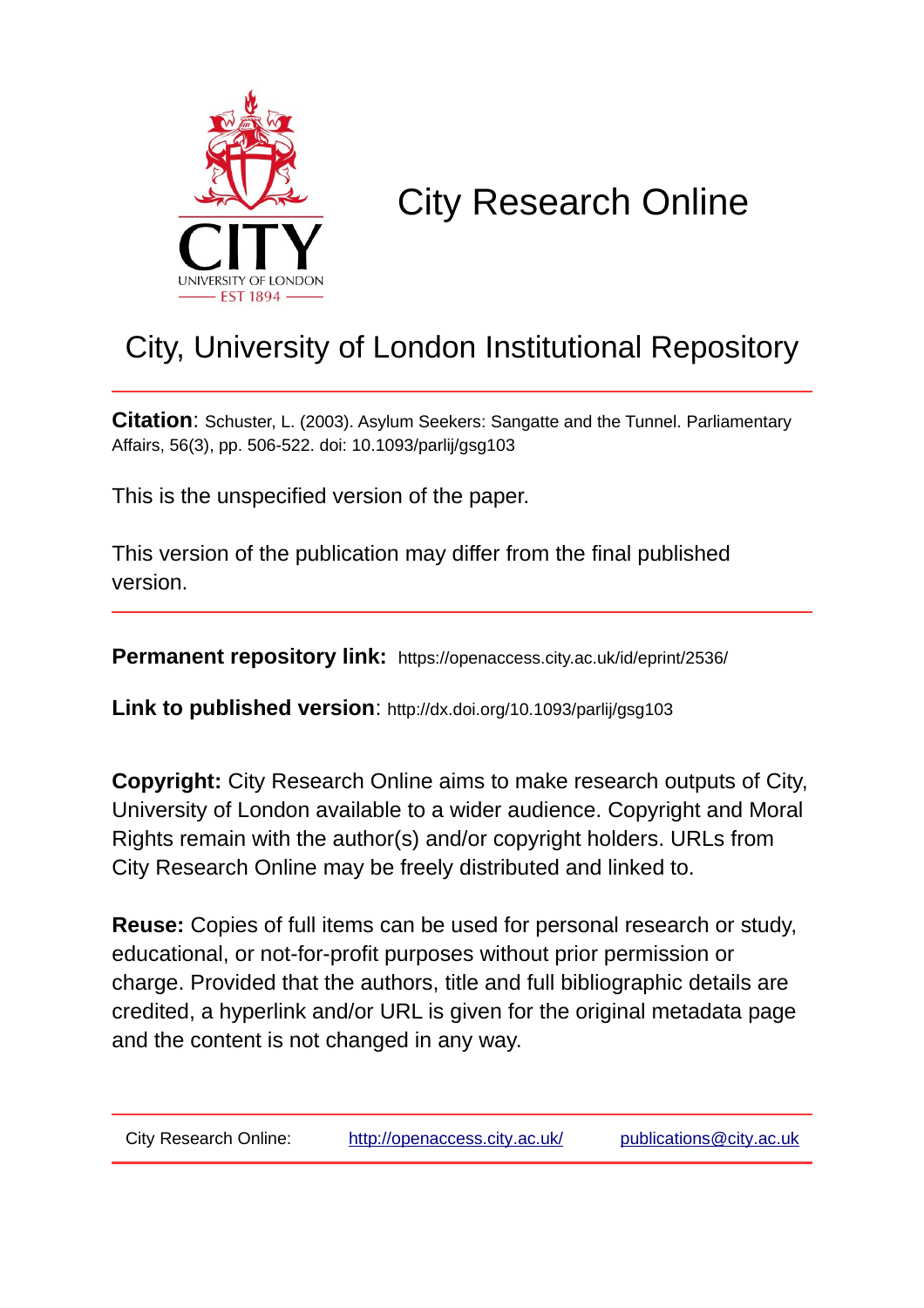### **Asylum Seekers: Sangatte and the Channel Tunnel**

**Liza Schuster**

*'Police on alert to stop invasion by immigrants' (Telegraph 29.12.2001)*

Migration crises were a recurrent feature of the  $20<sup>th</sup>$  and look set to continue in the  $21<sup>st</sup>$ . They share certain common features: they usually focus on the arrival of people fleeing conflict and or persecution – the Jews, East African Asians, the Tamils, Vietnamese, people from the former Yugoslavia, Roma from Eastern Europe, among others. Often there is British involvement in these areas; there is usually an hysterical media campaign in which tabloid newspapers use the language of war – 'invasion', 'assault', 'storming the Tunnel', 'staging post' and 'jumping off point'. There is a political response that is at best pusillanimous and at worst exploitative, where either the agenda of the press is accepted and a quick solution so as to remove the issue from the front pages is sought, or there is an attempt to capitalise on the 'crisis', frequently leading to its escalation. Finally, the crises are most often marked by the failure to identify or resolve the real issues behind the arrival of these groups of people. Sangatte is a textbook example of a British migration crisis with an added twist – the role of Eurotunnel. This article begins with a brief description of the reception centre at Sangatte and its short history. The problem as it was construed by a number of different actors, and their relationship with the media, is then outlined. These include Eurotunnel and the cross-Channel carriers, the Conservatives and Labour in Britain. Although the focus of the article is the British government's handling of the 'crisis', the role of the French authorities and their responses to the British government are important and will also be examined. The shifts in the approaches of the two governments are examined, before the final solution is evaluated.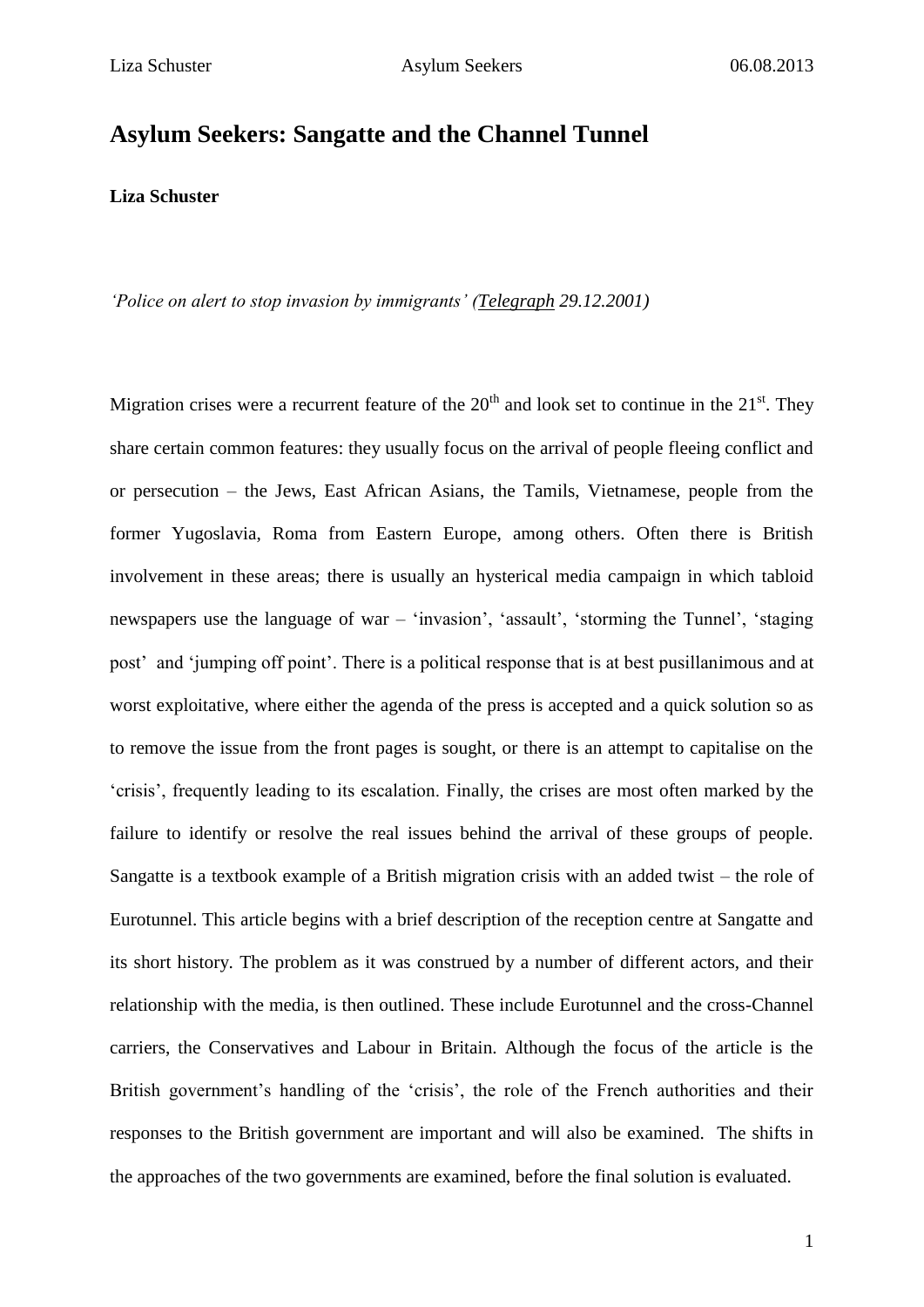#### **The centre at Sangatte – a brief history**

### There are a number of ports along the French coast running ferries to Britain but Calais is the largest, and for someone trying to enter without documentation one of the best because of the volume of traffic and because it offers a range of possibilities.



One can try using either the docks or the Tunnel, and either try to board a train or a truck. If using a truck, with or without asking or paying the driver, one could try to board at the docks in the P&O ferry terminal or at Coquelles (see map), the Eurotunnel terminal for passengers, cars and Eurotunnel's own traffic. If using the freight trains, people try to break into the depot at Fréthun, where the international trains change locomotives before entering the Tunnel, without stopping at Coquelles. At the start of January 2002, there were also attempts to slow and stop the trains after they had left Fréthun and before they entered the Tunnel, so that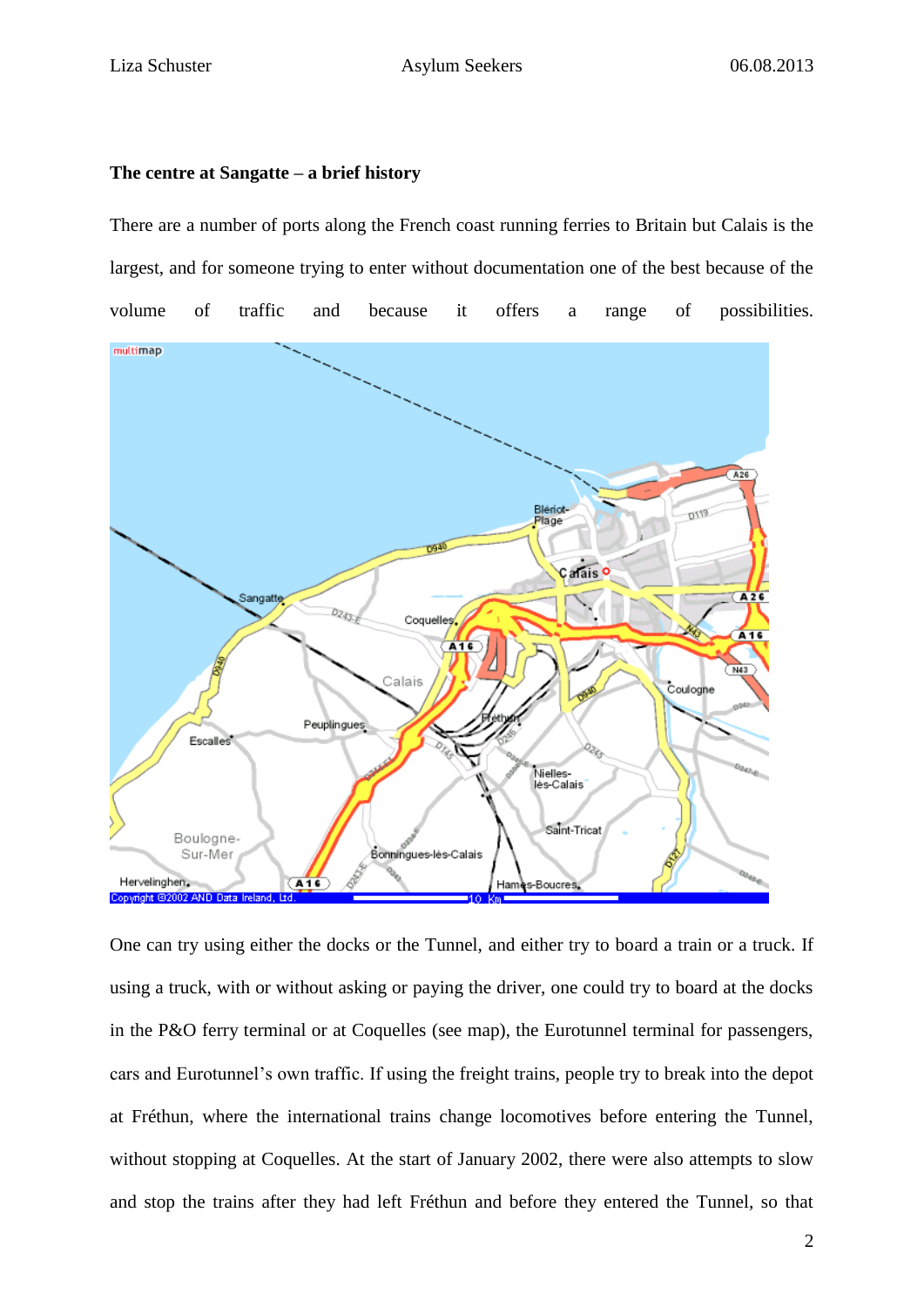people could board there (those using passengers train tended to board in Paris and so were not resident at Sangatte). It was these possibilities that brought people to Calais rather than the camp at Sangatte.

During the winter of 1998/1999, a number of Kosovans arrived in the area around Calais hoping to travel onwards to Britain. In response to the visible plight of these people, a night shelter was opened so that they would have somewhere to sleep. As more people arrived, and the original shelter was shut without warning, local voluntary organisations demanded somewhere better suited to their needs , in particular the needs of the families with children. A few miles from Calais, near the Tunnel entrance at Sangatte, was a large hangar owned by Eurotunnel, which originally housed the building and excavation equipment. On 24 September 1999, it was requisitioned from Eurotunnel and approximately half the space was opened as a shelter, initially for about 400 people. Some portakabins were provided inside the hangar for families, others slept in tents. The conditions were very basic, offering no more than a roof over one's head, no heating, showers for which there were long queues, toilets and basic meals twice a day. According to a report by the Fédération Internationale des Ligues des Droits de l'Homme, by June 2002 conditions had deteriorated very badly and the noise and stench inside the hangar had become unbearable.

The opening of a shelter for 209 Kosovans, including 59 children, was initially a humanitarian response that excited little opposition or notice in France. There was local support for the initiative, with volunteers helping to clean the hangar and to play with the children. Some local people donated food and clothing, although there was also some resentment of the foreigners, even though their presence was a boon to the town's small businesses. The camp was run by the French Red Cross and there was on open-door policy until November 2002,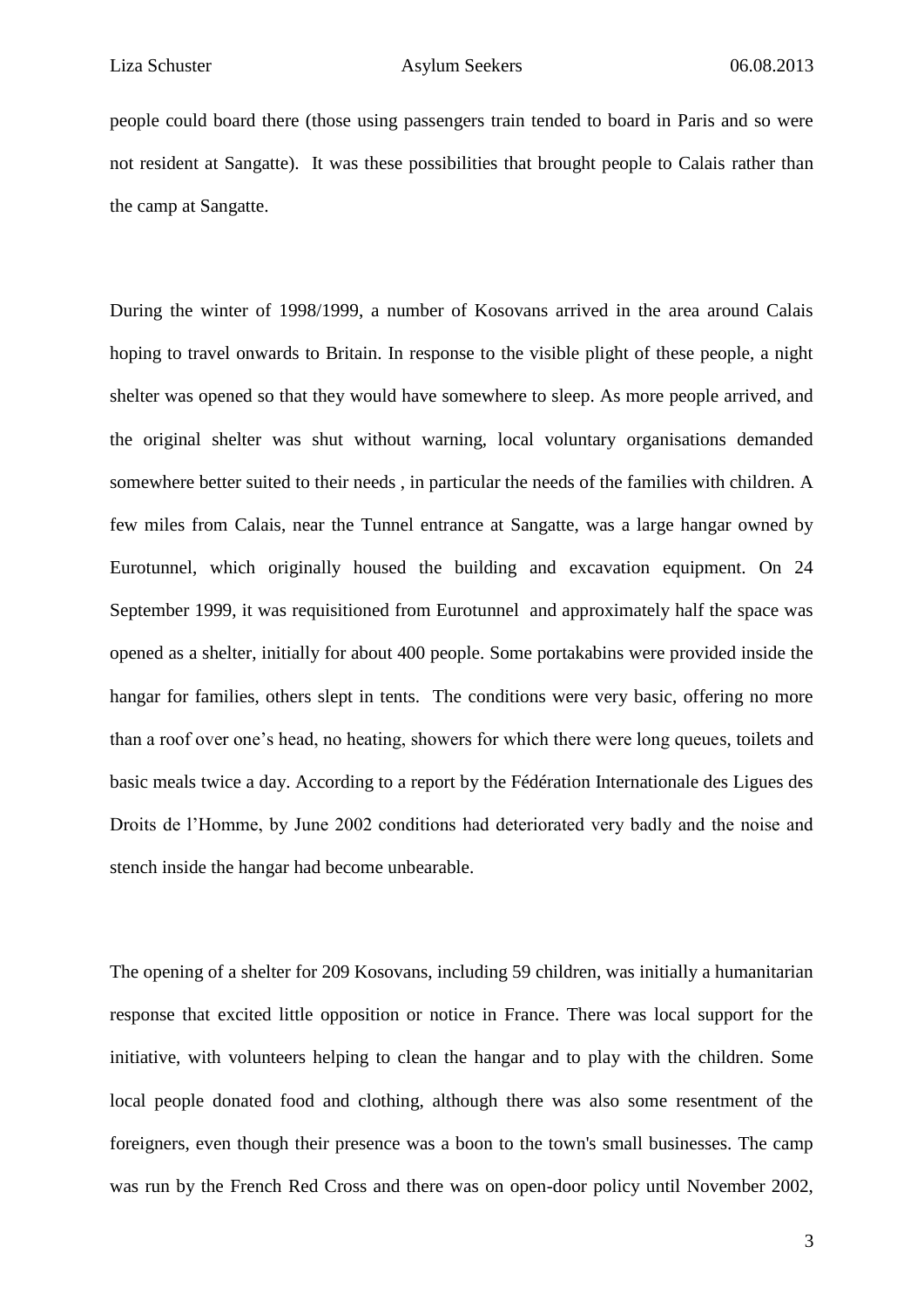when the Red Cross agreed to register those already present so that they could refuse admittance to newcomers. Although there was usually a police presence, for most of the period of Sangatte's existence, the police did not restrict the movement of the residents, and would bring them back to the camp when they failed in their attempts to cross the Channel. The costs of running the camp, including 85 staff, were borne by the French Ministry for Labour and Solidarity's population and migration section.

For the first eighteen months after the camp opened its doors, it received little attention from the public, the media or the government. Over the following three years, the Kosovans, who were the original residents of the camp, were joined by others, mostly Iraqi Kurds and Afghans, but there were also a few people from Eastern Europe and from Africa. The nationalities coincided with those of the largest asylum-seeking groups in Britain at the time and their countries of origin were countries in which there were either conflicts or grave human rights abuses, including persecution. Numbers increased from the initial few hundreds to over a thousand by summer 2001, often reaching 1,600 during the following year. The goal of the overwhelming majority was to reach Britain. Every afternoon, many, including women and children, would head for the port at Calais or the Tunnel terminal at Coquelles or the rail depot at Fréthun and attempt to cross the Channel. Most would fail and try again repeatedly; each night some would succeed, to be replaced in the camp by new arrivals.

Though there had been occasional flurries of interest, particularly in the lead up to the 2001 British general election, attention really began to focus on the centre at Sangatte from about July 2001, when a series of attempts to enter Britain featured on the front pages of British and French newspapers. Attention abated a little through the autumn, only to erupt again in December 2001 when a group of Sangatte residents staged a break-in at Coquelles and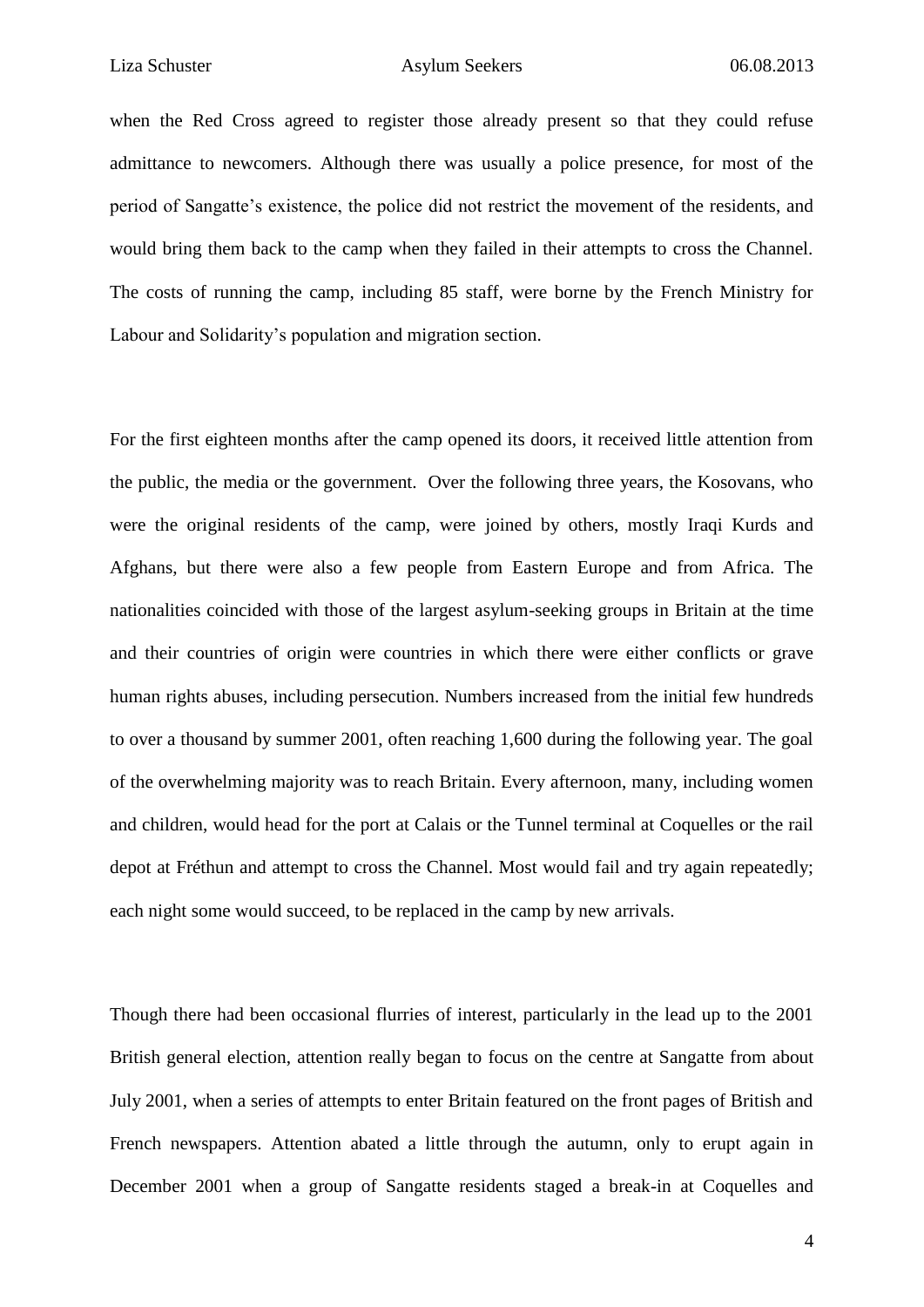managed to get several miles down the Tunnel before being caught, in the process severely disrupting services through the Channel. Sangatte stayed on the media agenda throughout most of 2002, until finally the last of the residents left, the centre was closed and the building was handed back to Eurotunnel in December 2002

#### **Eurotunnel's tale**

Initially, the camp at Sangatte was not a problem for either the British or the French government. Complaints came occasionally from local people, but overwhelmingly from Eurotunnel. For the British government, Sangatte was for a long time an irrelevance. According to Blair and Blunkett, it was 'a matter for the French'. The people who were staying there only became a problem if they reached in Britain. In order to reduce the number of asylum seekers and undocumented migrants the Labour government progressively extended carriers' liability for undocumented entrants. In this way, border controls could be moved across the Channel and the task of preventing undocumented entry would be passed largely to private companies, supported by a cohort of immigration officers. This meant that it was taking people longer and longer to find passage across as time went on, and so more people were hanging around in Calais. Opening the camp at Sangatte allowed the French authorities to tidy these people away.

The companies were unhappy with both governments' approach to the issue of stowaways. The UK carriers liability legislation penalised the carriers while creating a market for the services of traffickers and smugglers. By opening the shelter at Sangatte, the French government created a gathering space for buyers and sellers of these services to meet. The truck driver/owners were both victims and beneficiaries of the trade in migrants. Beneficiaries in that if one is prepared to risk having one's truck impounded, £2,000 per head fine or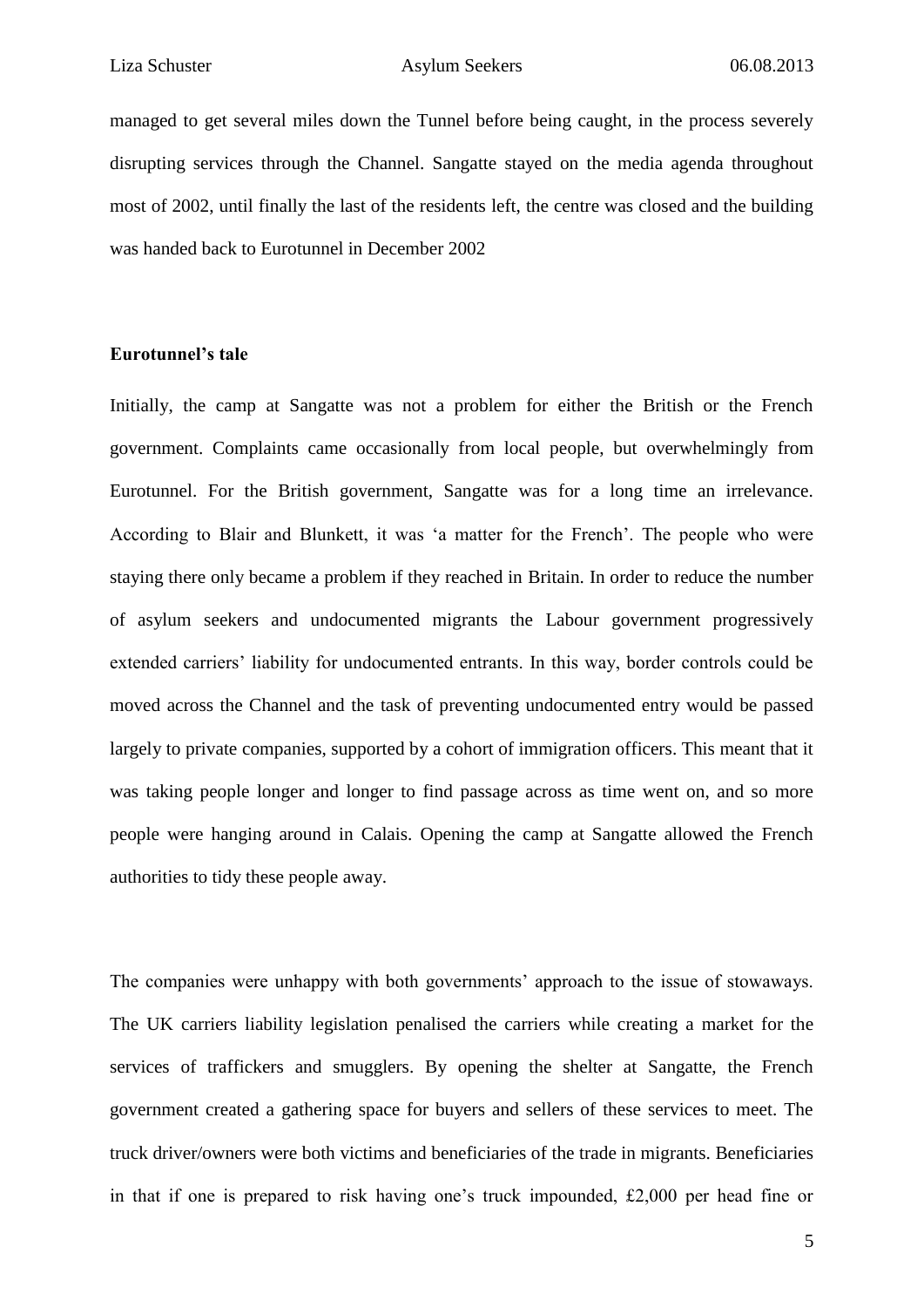imprisonment, it is a relatively quick and painless way to make a few hundred pounds a time. Victims in that investing in security measures to prevent people stowing away is costly, and being caught carrying a stowaway, however unwittingly, meant a fine each time. While some individual drivers might sell space on their trucks, there were no such benefits to the companies, to whom the costs of migration controls had largely been transferred. Faced with mounting fines, the various carriers and port authorities had all invested heavily in security. P&O employed an additional forty security staff, announcing this would cost an extra £500,000 per year – a cost that would be passed on to the ferry operators. Nonetheless, the carriers and their representative organisations, the Road Haulage Association and the Freight Transport Association, were clear that Sangatte itself was not the problem and focused their attention on fighting the fines through the British Courts, lobbying government and opposition shadow ministers, and putting pressure on the French government to improve security.

While Eurotunnel also lobbied hard against the extension of carriers liability, it decided that the camp was acting as a magnate, drawing people to the area, and facilitating the planning and execution of assaults on their terminal and that it should therefore be closed. It enlisted the support of the press, opposition parties and the public. The story of Sangatte is the story of the Eurotunnel's fight against government policies, against traffickers, and against the migrants who were construed as the enemy by most of the actors in these events. In January 2001, Eurotunnel announced that it had spent £2m on improved inspection methods. Although access to its Coquelles terminal was monitored by over 200 CCTV cameras, every gate had a 24-hour guard and the site was surrounded by a 20 miles double perimeter fence of razor wire, people were still cutting through the wire and making it to the mouth of the tunnel. The company blamed the costs of the security operation, the disruption to services caused by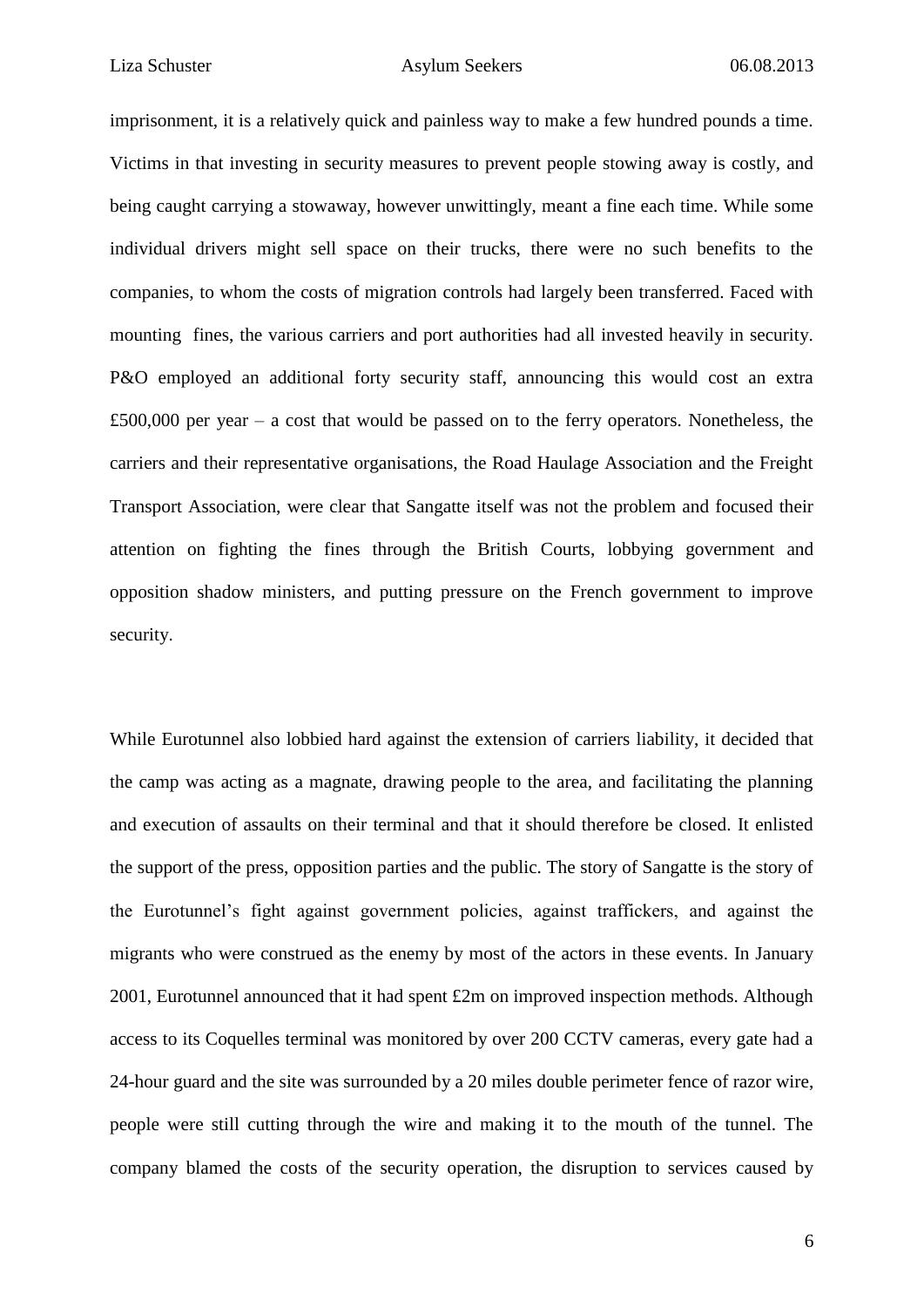people walking along the tunnel and hiding in trucks, and the loss of freight business due to hauliers being frightened off by the danger of fines, for some of its financial difficulties. It was particularly incensed by the fact that, when people were discovered and handed over to the police, they were taken back to Sangatte, where they would prepare their next attempt.

Barbara Roche, the Immigration Minister, praised Eurotunnel for its efforts in improving security, before announcing that new penalties for rail companies which fail to stop stowaways on freight wagons should help stem the flow of migrants breaking into the terminal (BBC News Online 22.3.01). When it was announced in August 2001 that Eurotunnel would also be subject to fines from October 2001, the closure of Sangatte became an imperative for the company. It followed a dual strategy, using the courts and the press. In August 2001, it initiated a legal challenge against the British government in an attempt to block the plans to extend fines and a week later went to the French courts to challenge the legal basis for the camp at Sangatte, hoping to have it closed and the building returned. Describing the situation as 'urgent and intolerable', it said it that the number of migrants targeting Eurotunnel had increased fivefold to 18,500 between January and June 2001 and demanded that the original order by which the French government requisitioned the building be suspended while judges consider the case for the centre's permanent closure.

At the same time, Eurotunnel allowed news teams into the terminal to film the migrants' attempts to cut through fences and board trucks or trains. The British tabloid press has a tradition of migrant baiting, and throughout 2001 and 2002 it attacked asylum seekers generally; but Sangatte became a favourite target, with attention first peaking in August and September 2001, just as Eurotunnel was fighting the extension of carrier's liability, and increasing again in December 2001. During August/September 2001, every paper, broadsheet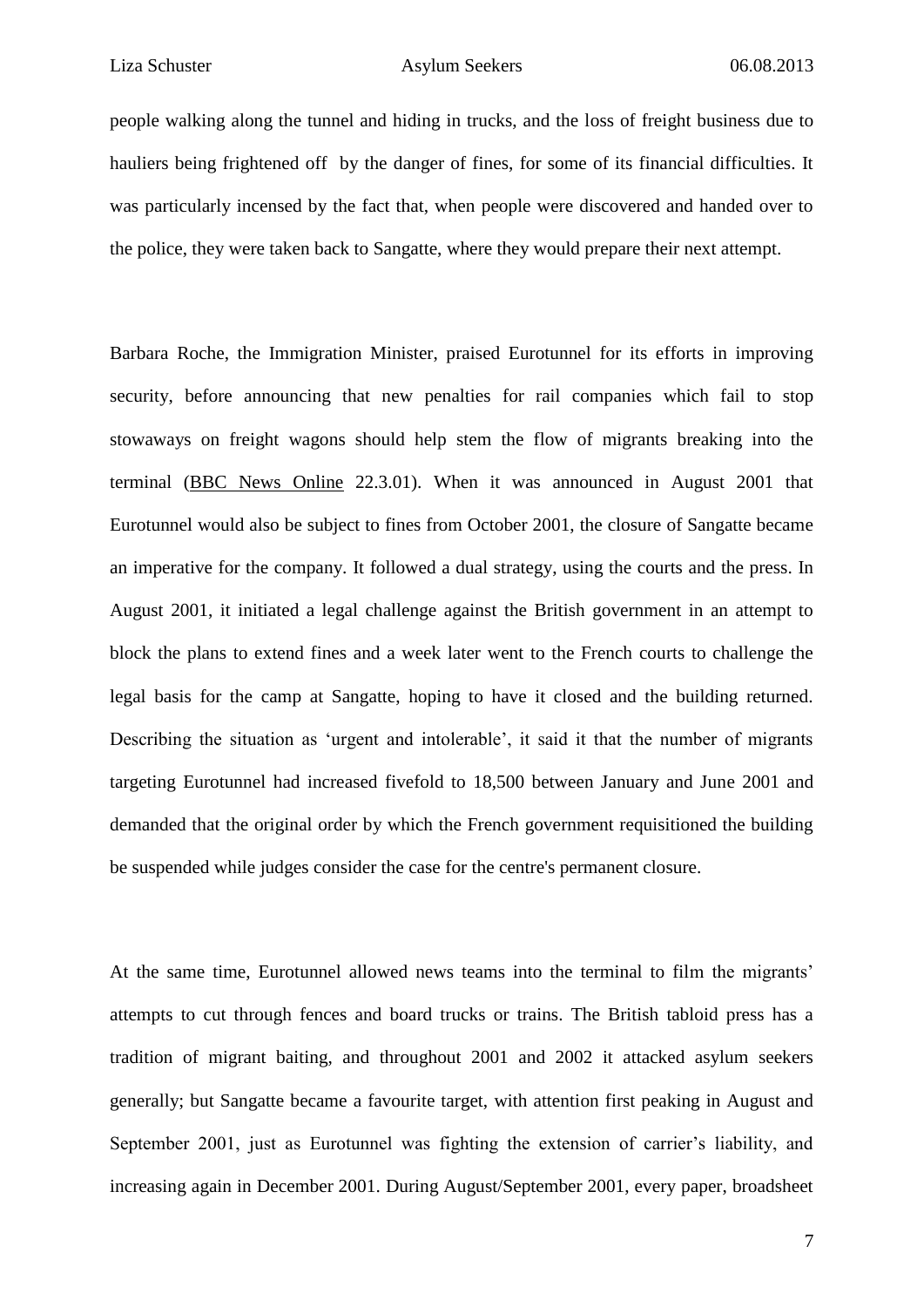and tabloid, carried reports on Sangatte. These were augmented by televised cover showing dozens of young men and some women cutting and crawling through fences, scrambling down railway embankments and running along the lines. Every major British newspaper sent a reporter to Sangatte. At least a dozen stories were filed by reporters who visited the camp and then had themselves smuggled into Britain on the back of trucks. Blunkett was attacked for not having heeded the warnings and not responding to the crisis sooner. The Daily Express, following an approach from Eurotunnel (Guardian 20.8.01), demanded a strengthening of Britain's borders, running the headlines 'Stop the Invasion', 'We can't take any more asylum seekers', 'Asylum invasion reaches 12,000 a month', 'Asylum: we're being invaded', and 'Refugees, run for your life'. The Mail took up the demands of a Tory MP to send British troops to patrol the French coast.

Following a period of intense media attention over the next couple of weeks, Blunkett agreed to try and persuade the French to close Sangatte. Meanwhile, security staff at Coquelles was increased from 100 to 370, reinforced fences were constructed, and the Home Office dispatched an extra 174 immigration officers to the terminal. Although the court at Lille rejected Eurotunnel's petition in September 2001, attempts to enter the Tunnel through the terminal there dropped as a result of the increased security measures. Philippe Lazare, Eurotunnel's chief executive, announced an increase in freight traffic shortly afterwards and said that the problems posed by potential immigrants to Britain were under control. The tighter security at Coquelles led to increased pressure on Fréthun, about 4km away. At the end of October, 300 people cut through the fence there and 154 were taken into custody. In November, 74 managed to get through the Tunnel via Fréthun before being picked up in Folkestone. This was severely disrupting services and the number of trains dropped from a potential 15-16 per day to between seven and ten. In each case, the people were picked up and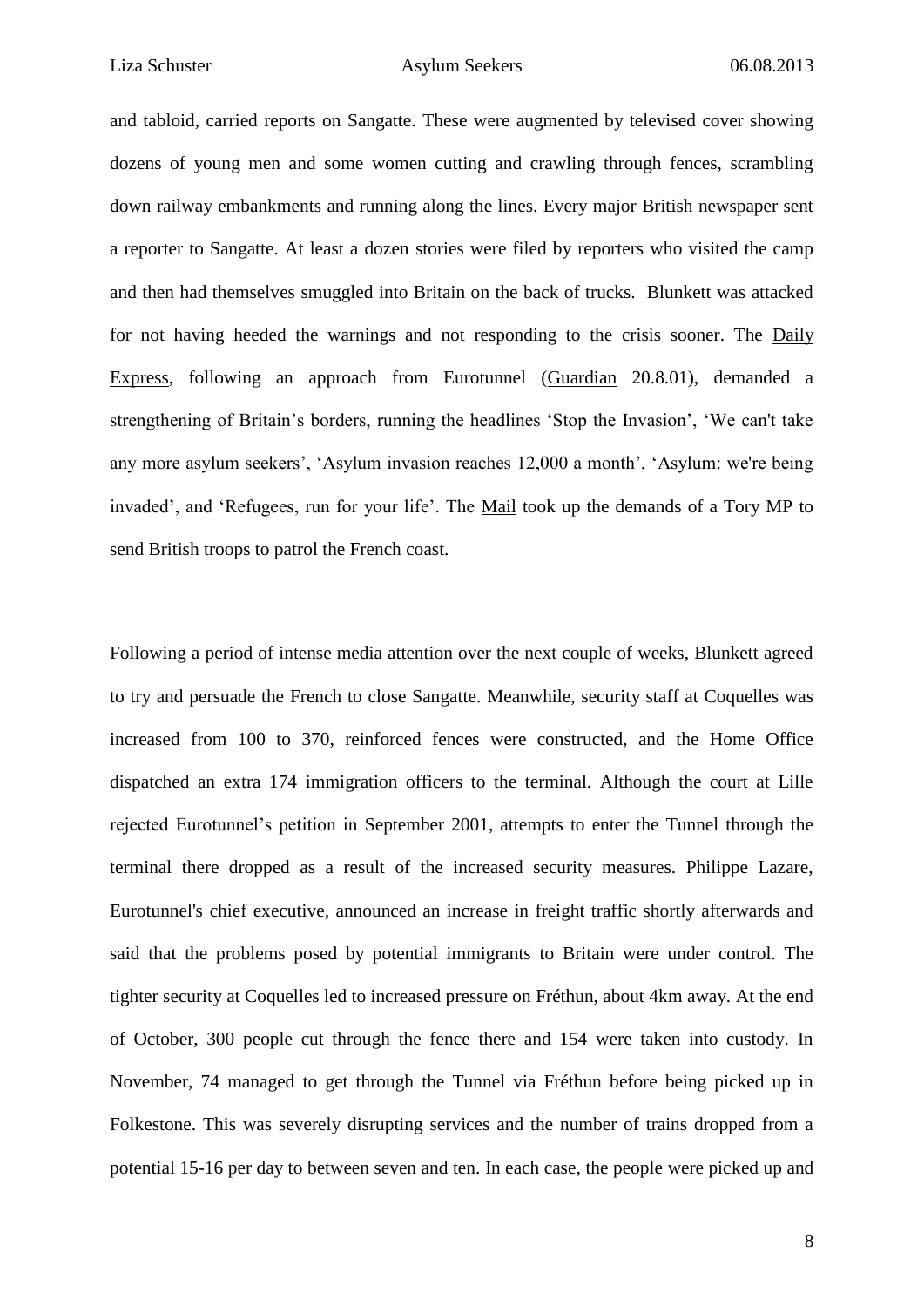brought back to Sangatte. This time, the Rail Freight Group's chairman, Lord Berkeley, demanded that the British government 'send in 1,000 soldiers with a few miles of barbed wire and orders to keep people out of the tunnel at all times' (BBC News Online 22.11.01).

The next major incursion occurred on 25 December as approximately 550 people tried to enter the Tunnel. This excited particular attention because it had been carefully planned and because the manager of the centre knew of the plans but chose not to share his knowledge with either Eurotunnel or the police. However, Inspector Adrian Allen of the Kent Police said that 'no illegal immigrants had managed to breach the international frontier and enter the UK side of the Tunnel' (BBC News Online 26.12.01). Nonetheless, the anger and frustration of Eurotunnel, the French railways and the carriers' associations were considerable. Eurotunnel was forced to suspended its hourly services through the Tunnel for ten hours, and hundreds of paying passengers had to be put up in local hotels on both sides of the Channel. Once again media attention focused on the damage to British business and the costs to the companies – English, Welsh and Scottish trains, for example, claimed that from November it had only been able to offer 40% of its services, while the disruption to services had cost it £10m. Although the Red Cross manager at Sangatte said that he thought the intention of the people who planned the breakthrough was to get publicity, that they didn't really expect to get through the Tunnel, Eurotunnel again applied to the courts at Lille for the camp to be closed. The new year began with stories of Romanian gangs changing the points on the railway lines to stop or slow trains so that people could board them.

In February, the French court again rejected the application to have the camp closed. However, Eurotunnel achieved an important victory: Blunkett decided not to impose the civil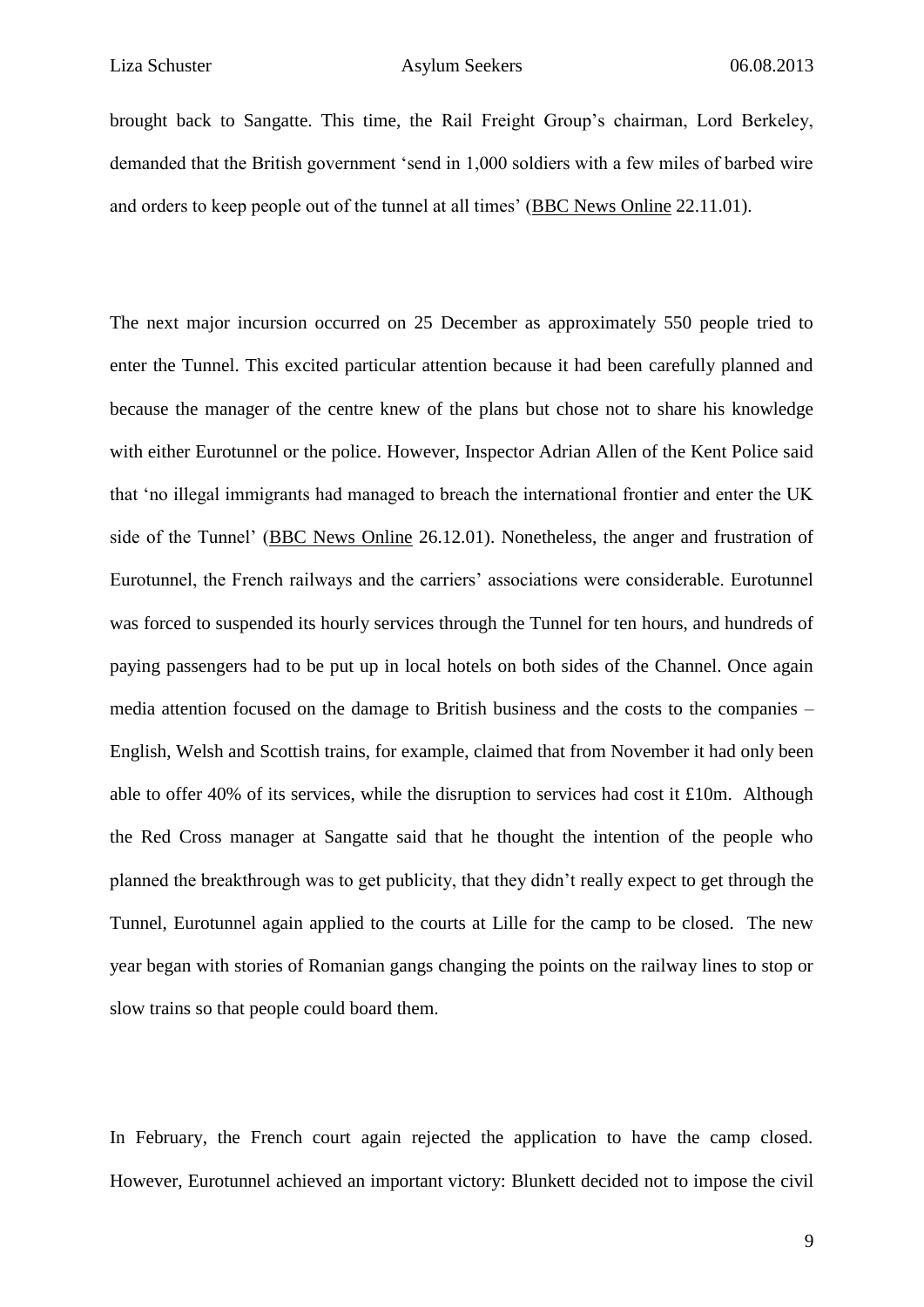penalties of £2,000 per stowaway on Eurotunnel, or on the French railways and British freight company EWS, because of a 'dramatic' fall in the number of asylum seekers using the trains to try to enter the UK. In March the companies were nevertheless again reporting a sharp drop in services and traffic as trains were halted because of sightings of migrants in the Tunnel or on the top of containers. One person died in a knife fight at the camp in April and for a long weekend the French police left the depot at Fréthun unguarded. These incidents persuaded Eurotunnel, if not the other carriers, that even if the government was no longer threatening them with fines, the proximity of the camp at Sangatte was still a direct threat to its business.

#### **The opposition's tale**

The Conservative Party has traditionally been seen as tougher on immigration into the UK than Labour, although the latter has brought in some of the most draconian legislation on the statute books, including the 1999 and 2002 Acts. Nonetheless, the Conservatives have been happy to exploit Labour's perceived weakness in this area and kept up the pressure during the 2001 elections by focusing on the failings of the asylum system. In a tactic used in many previous elections, there was a concerted effort to put immigration and asylum at the top of the agenda despite criticism from the Commission for Racial Equality, the Liberal Democrats and Labour, who accused the Conservatives of playing the race card.

Sangatte was a safer issue, with clear potential for damaging Labour. During the 2001 election campaign, Michael Howard, former Home Secretary, declared 'I have visited the centre at Sangatte and it exists simply and solely to provide food and shelter for people who want to enter this country illegally' (BBC News Online, March 2001). Anne Widdicombe, the then shadow Home Secretary, made headlines to when she visited Sangatte but was refused entry to the centre. The Conservatives maintained the pressure after the election, with Clarke,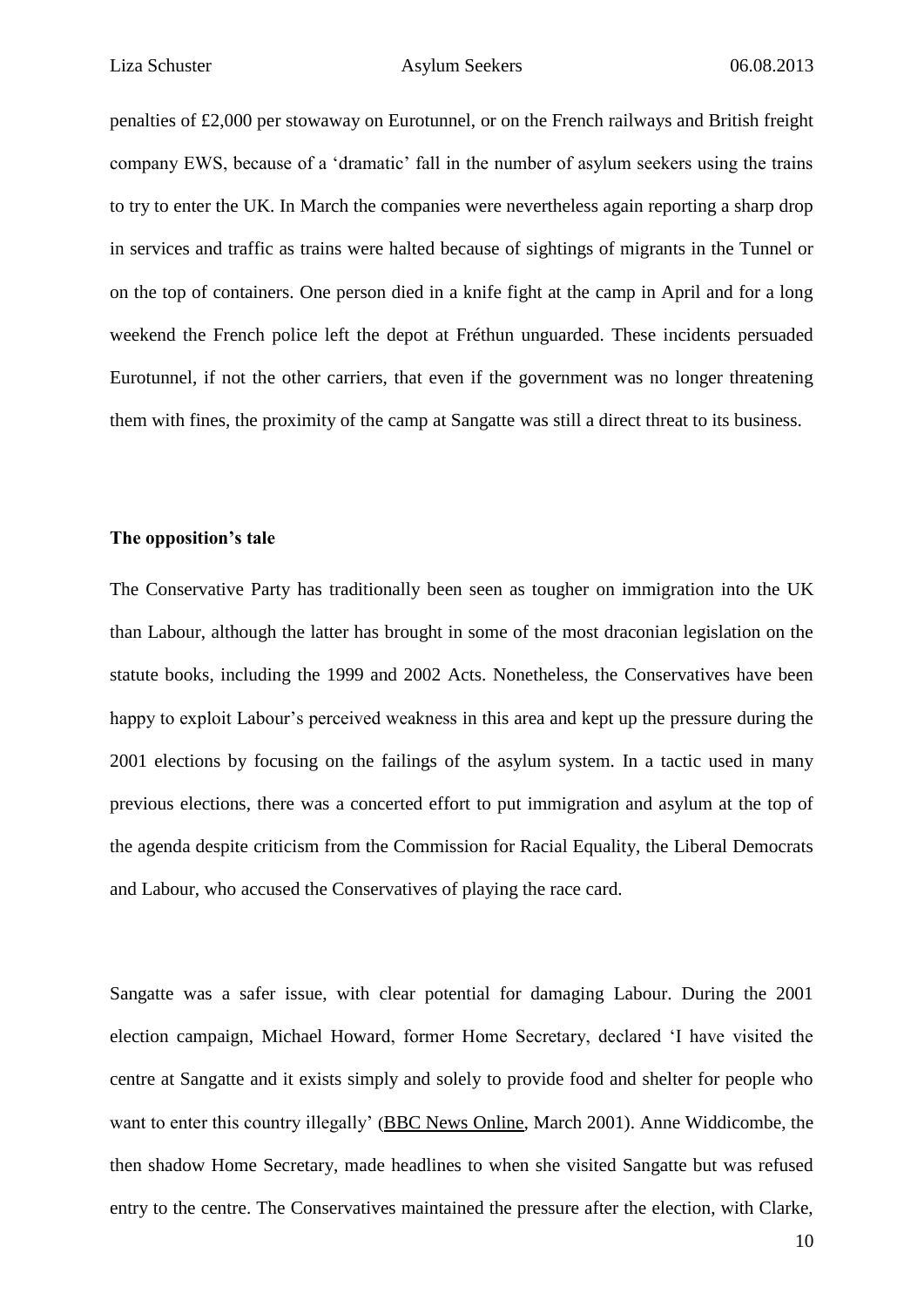Widdicombe and Duncan Smith all condemning the government handling of the crisis. Former Home Secretary Kenneth Clarke declared that the 'immigration system had totally collapsed because of ministerial incompetence at the Home Office' (Telegraph 4.9.2001). The crux of the problem for the Conservatives, and the tabloid press, was that too many people wanted to get to Britain because it was a 'soft touch'; they got in because immigration controls were too lax and, once in, they weren't deported because of ministerial failings at the Home Office.

The fact that people were travelling through other European countries, such as France where they could have applied for asylum, fed this perception that Britain was the 'most attractive asylum destination in Europe' and that everyone wanted to get to Britain. This was the line pursued by the tabloids without exception, by some of the broadsheets and by various Conservative spokespersons. Although most of the press and Conservative MPs, as well as the French government, argued this way, the reality is more complex. The better conditions cited included the possibility of finding work, the absence of internal checks/identity cards, the likelihood that one would not be deported even if one's claim had failed, refugee recognition rates, welfare benefits and housing. There are elements of truth in those claims. Until July 2002, after six months, an asylum applicant in Britain could apply for, and would usually be granted, a work permit, while asylum seekers in France are not allowed to work. Though many asylum seekers in Britain find it difficult to get properly documented work, for most this was a secondary consideration – the most important fact was that they would be able to work and earn money to send home. In Britain there are no compulsory identity cards and it is unusual for anyone to be stopped and ordered to show their papers. While the existence of identity cards in France may make life more difficult for migrants, it has not stopped them from coming to and settling in France. Nonetheless, ID cards are currently under discussion in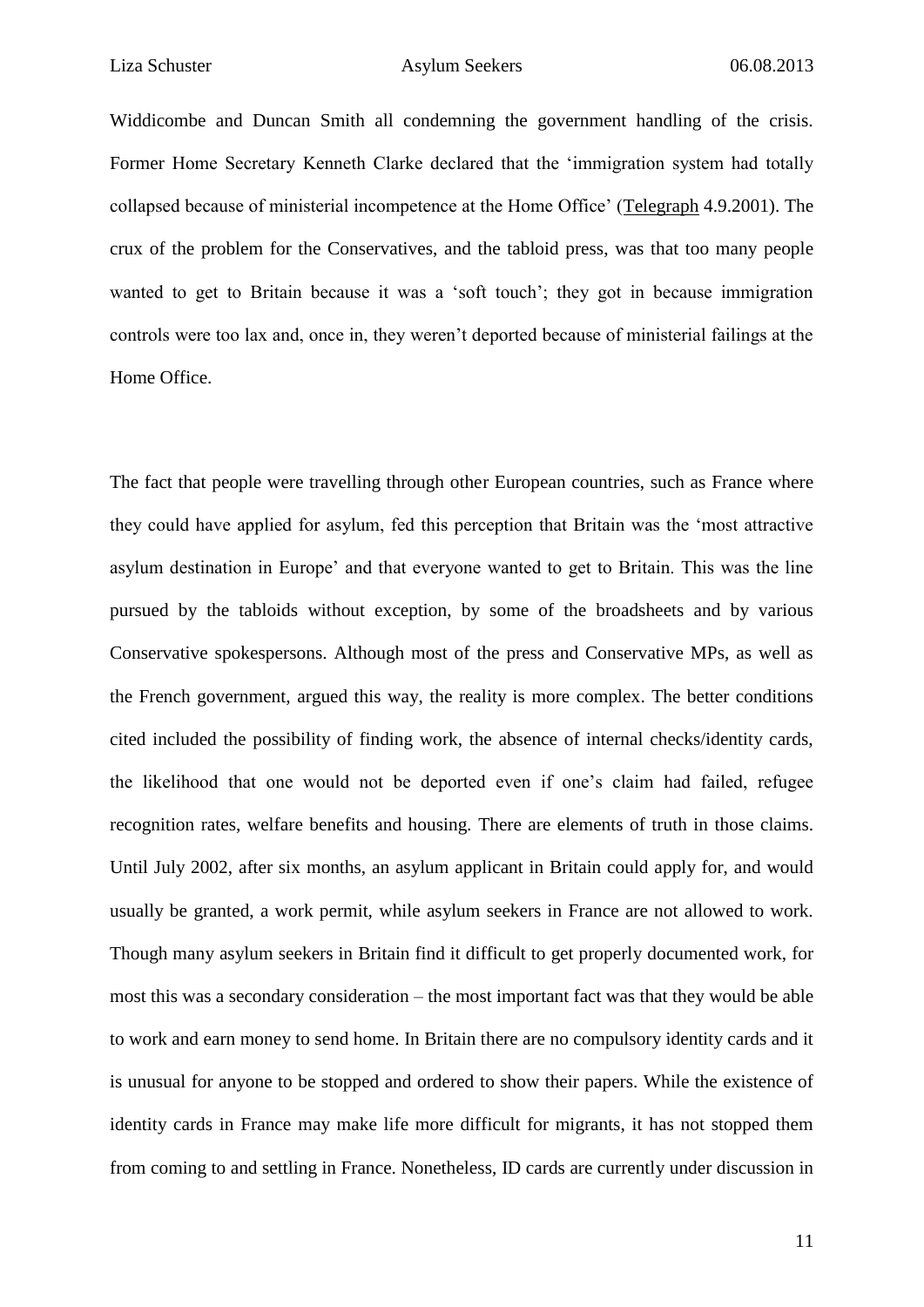Britain. In terms of deportations, the Labour government has certainly tried to increase the rate at which failed asylum seekers are deported and has extended detention in order to facilitate this process. However, France also has a large number of people subject to removal but unlikely to be returned unless crime or misfortune brings them to the attention of the police.

Certainly, there are differences between the two countries. France does have fewer asylum seekers than Britain, but this is because it is easier to enter the asylum process in Britain. If it were easier to apply in France, perhaps more people would stay there –this view was certainly supported by some of the staff at the camp. It may also be the case that many of those who find it difficult to apply for asylum in France choose to stay there as 'sans papiers', rather than travel to Britain. Contrary to the expectations of many would-be asylum seekers, the rates of recognition in France are only marginally less than in Britain. In both countries, refugee status is granted to about 10% of applicants. In France about 10% are granted the lesser status of 'asile territoriale', while in Britain grants of the (very approximately) equivalent status of Exceptional Leave to Remain had fluctuated between 10 and 20%. And it is also true that housing and benefit provision in Britain is marginally better than in France.

However, a number of studies have underlined that most people entering Britain are illinformed about such benefits and are far more concerned with finding work, a process that is facilitated if one has contacts, friends and family. This is the single most important factor in the choice of destination (where people have a choice). Many of those who made their way to Calais had friends, relatives or contacts in Britain. Those whose contacts are in France presumably do not go to Calais and so it would be a mistake to assume that those who go there are representative of migrants in France or elsewhere in Europe. Despite these facts, the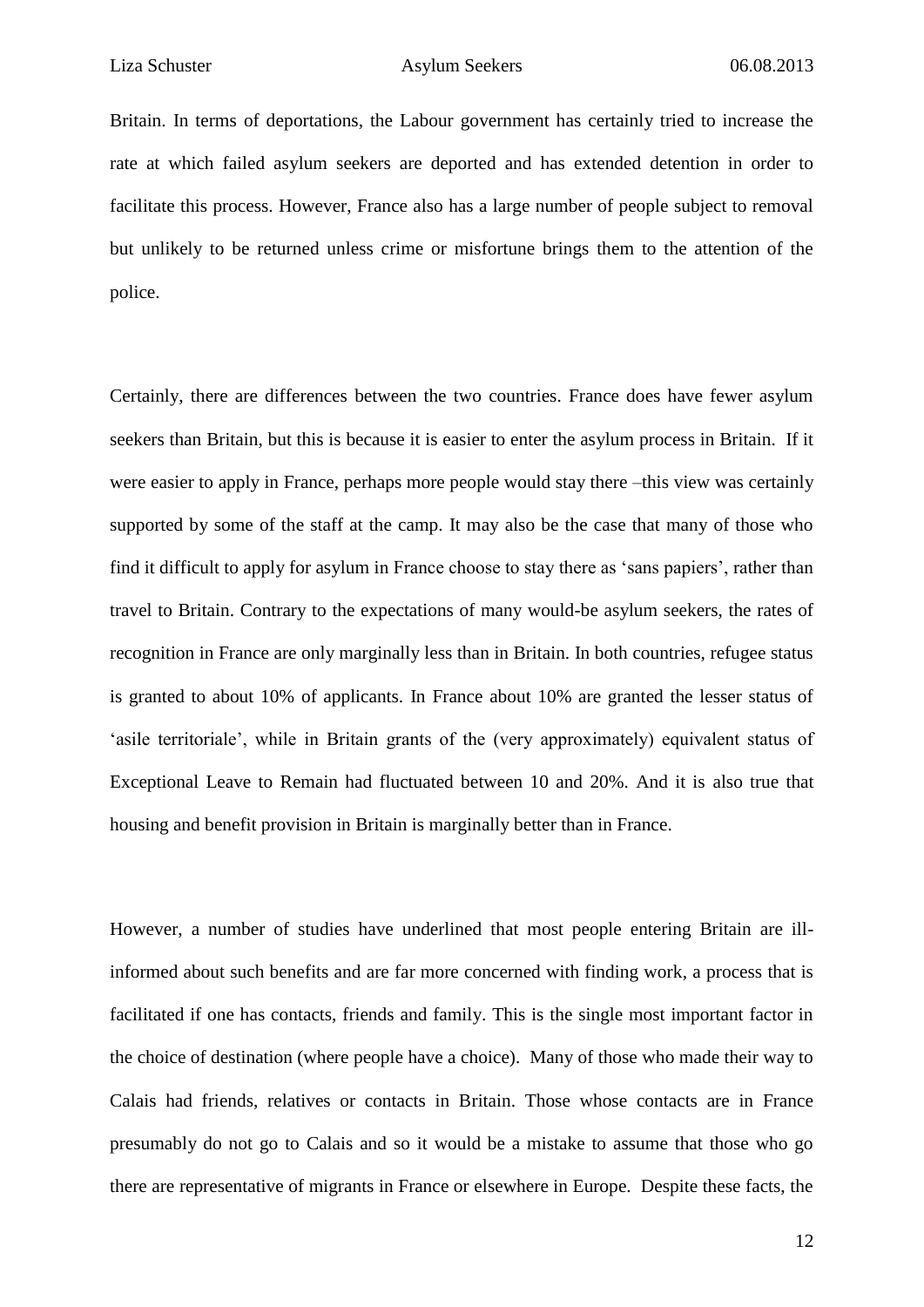Conservatives and the tabloids agreed with the French authorities that people were congregating around Calais because Britain was an El Dorado, a magnate for migrants everywhere: by offering succour to the migrants on their journey, Sangatte was facilitating the process.

#### **The government's tale**

The first surge in the Sangatte crisis occurred during the first few months of Blunkett's tenure at the Home Office. Under Jack Straw, the position had been that Sangatte was a matter for the French; and that, if the cross-Channel carriers did not want to pay fines for stowaways, they should increase the security at the French terminals - i.e. there was no Sangatte crisis. For Straw, and initially for Blunkett, the crises were elsewhere, for example in Britain's northern towns. Between May and July 2001, sparked by racists in Oldham, gangs of white and British Asian youths clashed, resulting in scores of arrests, hundreds of injuries and considerable damage to property. Though Conservative attacks during the election on Labour's competence with regard to asylum had no great impact on votes, they heightened the sense of crisis around the issue. When Blunkett became Home Secretary, he made migration and asylum a priority area and quickly announced plans for a new migration bill, just two years after the Asylum and Immigration Act (1999).

The Nationality, Immigration and Asylum Act (2002) acknowledges Britain's need for skilled and unskilled migrants (with the Highly Skilled Migrants Programme and the Seasonal Agricultural Workers Scheme) but reinforces the government's capacity to choose who may or may not entry and under what conditions. Asylum undermines this power in that once someone arrives in Britain and asks for asylum, they are entitled to remain until their application is decided and until any appeals have been heard. Blunkett set about addressing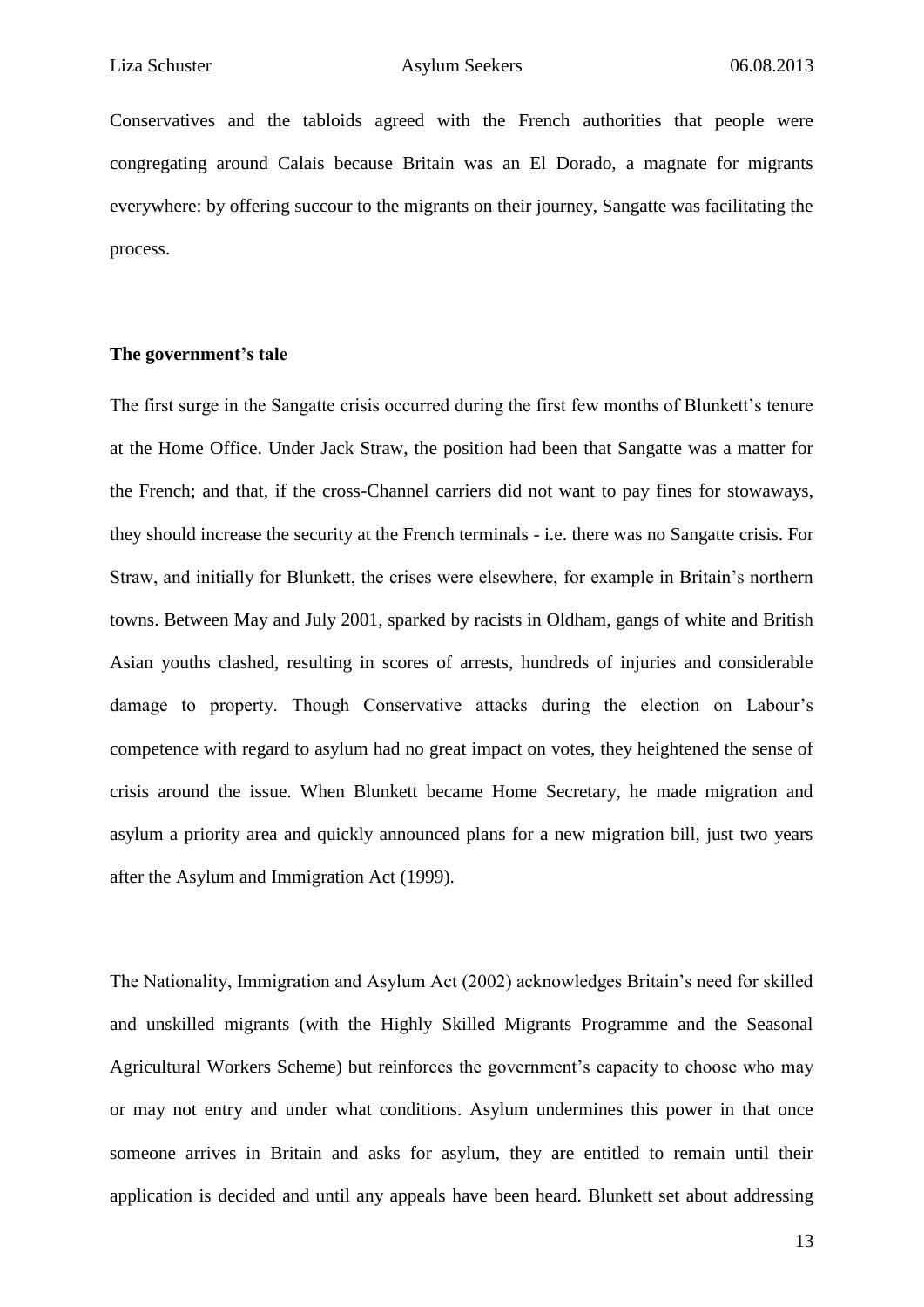this 'problem' and some of the difficulties arising out of the previous legislation (Straw had already acknowledged that there were problems with e.g. the dispersal and voucher schemes and the latter was ultimately scrapped). The policy of dispersal, which was designed to relieve pressure on the South-East where many asylum seekers arrived, was running into difficulties, with racist attacks increasing sharply in Glasgow and Hull, for example, as asylum seekers were placed in largely white, socially disadvantaged areas. This continues to be a problem.

Occupied with these challenges, the Sangatte camp only forced itself onto the government's agenda at the end of August 2001. On the night of 29/30 August, 44 people had been picked up several miles inside the Tunnel (requiring its closure overnight) and returned to Sangatte. 300 others had been picked up at the entrance. A Home Office spokeswoman that day repeated the line that airlines, ferries, road hauliers and train operators were all liable for penalties 'if they don't take responsibility for putting in place effective measures to prevent people travelling to the UK illegally. We see no reason why Eurotunnel should be treated any differently to anyone else.' (Guardian 31.8.01) The next day, eighty people were picked up having cut through the Coquelle's terminal's perimeter fence and made their way to the train platforms before being intercepted by security guards. The Home Office's response was to condemn Eurotunnel's security measures as 'ineffective' and to stress that 'it is their responsibility to make sure people do not get through to Britain from their tunnels'. A spokewoman said the Home Office was 'doing everything possible to help Eurotunnel but the company is still failing to stem the flow of refugees' (Guardian 1.9.2001). Because of pressure on the government for failings in the asylum system generally, and the perception that it had lost control, Blunkett was forced to respond to an agenda driven, not by numbers or facts but by Eurotunnel, the press and the opposition.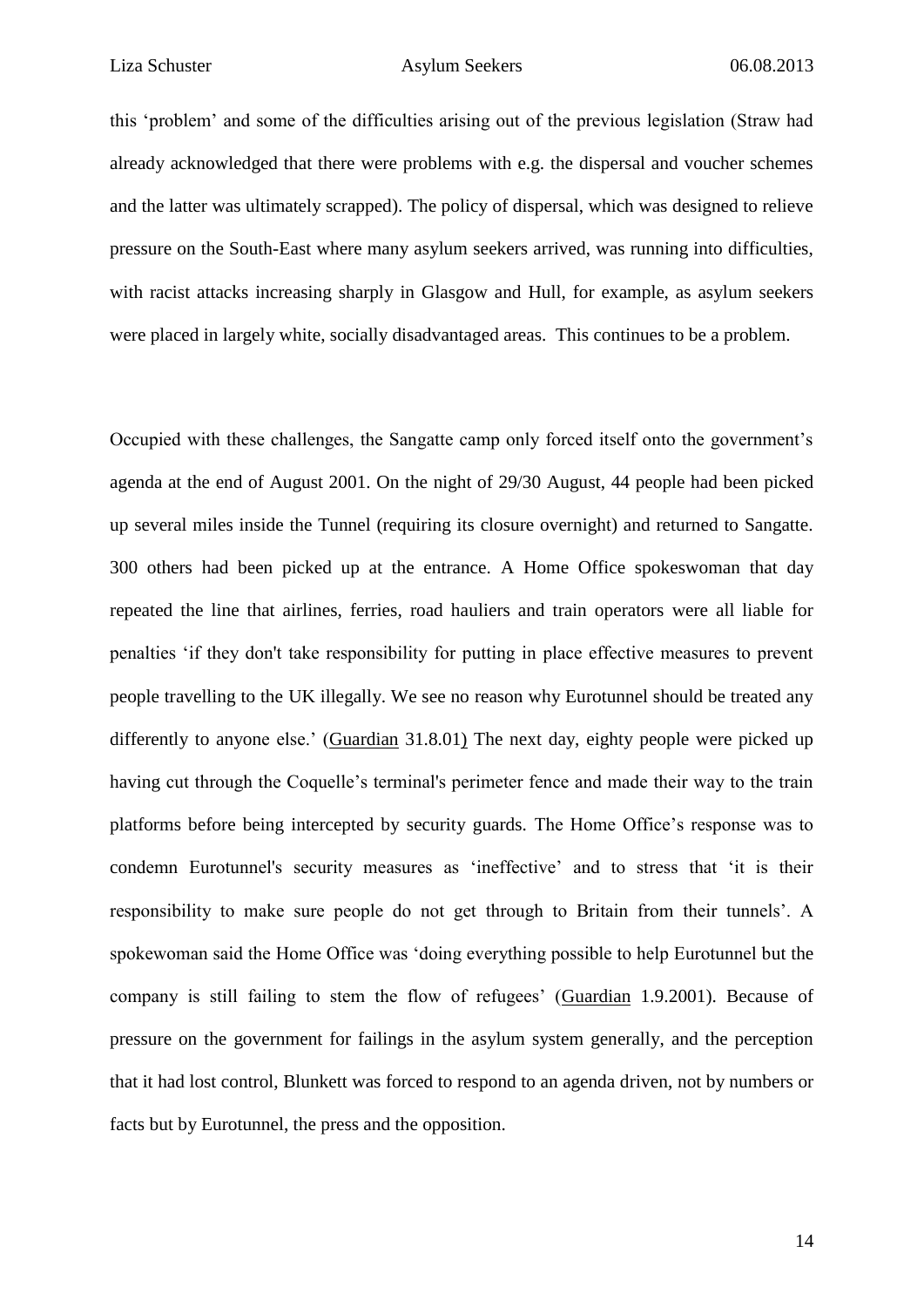Given the coverage, one might expect that the numbers of asylum applications had increased sharply, and perhaps that during July, August and September that there would have been a distinct bulge. While the number of people applying in the third quarter of 2001 (c18,800) increased by more than 3,000 compared to the previous two quarters, it was still considerably lower than the same period in 2000 (c20,400) and 1999 (c20,900). The number of applications increased again in the following quarter by 355 (19,200), but again it was lower than the same period in the previous two years (20,800 and 19,900). It is hard to tell from the Home Office figures whether these increases were due to arrivals from across the Channel, much less specifically from Sangatte. Although a break down of applications according to whether they were lodged in country or at port is available, it does not tell us a great deal. There is no way of telling how many of those who applied in country came from Sangatte, and no way of telling how many of those who applied at port came from elsewhere. However, a comparison of the total number of applications in 1999, 2000 and 2001 reveals a surprise. Overall, excluding dependents, the number of applications received in 2001 was 71,365, 11 % less than in 2000 (80,315). If dependents are included, the drop is slightly less dramatic, 7% (from 96,900 to 92,000), but nonetheless significant. In comparison with 1999, the difference in numbers is negligible – 205 more than 1999 excluding dependents, 800 more including dependents. It is true that the numbers of people applying for asylum increased in 2002 to over 85,865, but the increase came after, not before, talk of a 'crisis', and it was only towards the end of 2002, i.e. after a solution to the problem had been decided, that it became clear the numbers would exceed 100,000.

The numbers coming into Britain in 2001 did not warrant the hysterical reaction of the press or policy-makers. All that had changed that year was that the media spotlight had been focused on Sangatte. In spite of an article in the Guardian where Blunkett said the agenda would not be set by the press, and under pressure to be seen to do something, closing the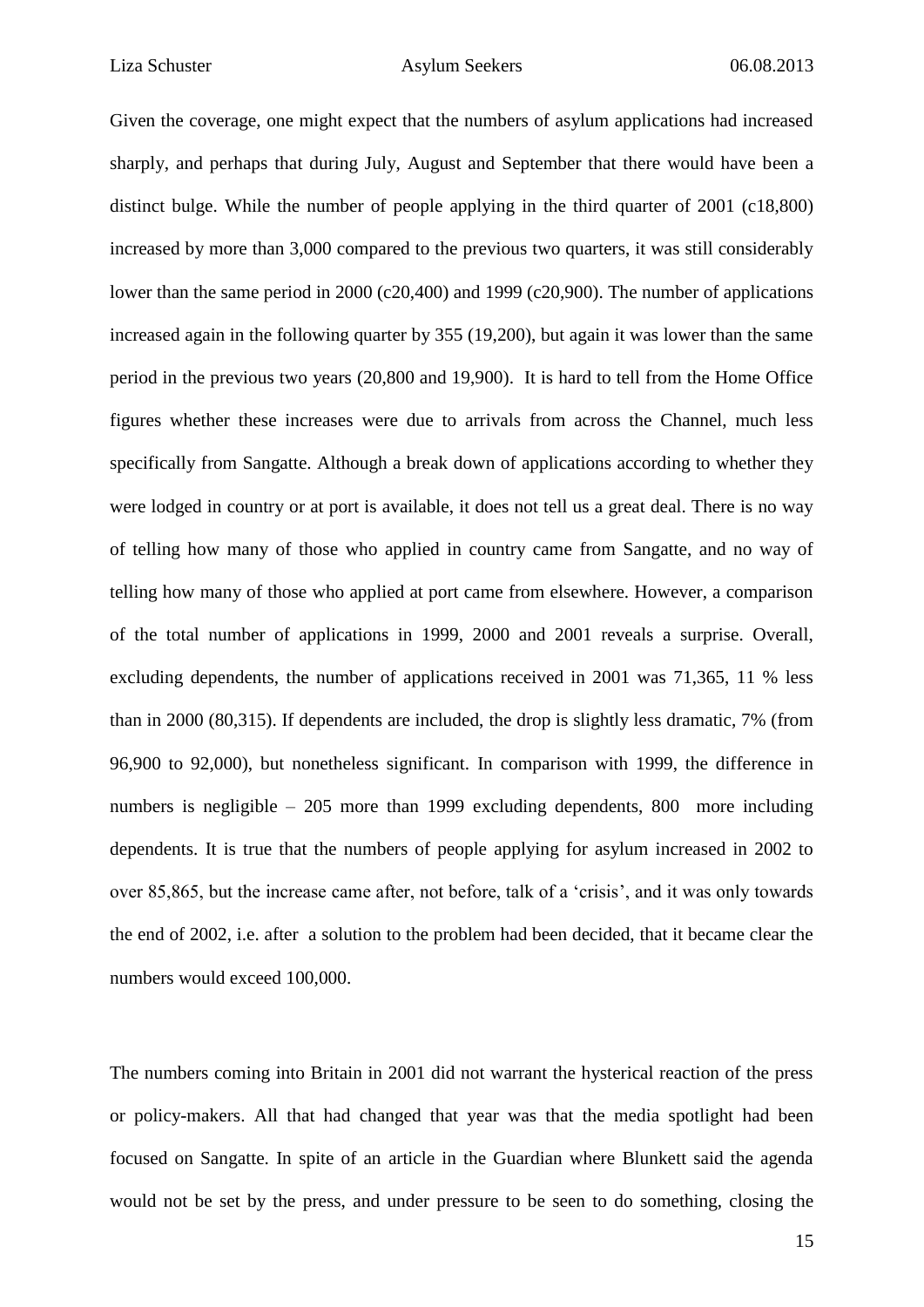camp must have seemed the quickest and easiest way of appeasing his opponents - far easier than taking on the combined might of the media, Eurotunnel, the Conservative party and a public that believed what it read in the papers. Blunkett promised to get a grip on the situation and to work towards the closure of the camp. On 2 September, he phoned Vaillant, the French Minister of the Interior and asked him to close it. Nonetheless, little progress was made between Vaillant and Blunkett over the following months, in spite of a number of meetings, including one the day after the 11 September attacks in New York. Emphasis continued to be on improving security, with most of the costs transferred to hauliers, rail companies and Eurotunnel. Security was at the forefront of the Home Secretary's mind that autumn, both international and domestic, and in October he announced new anti-terrorist measures that would affect asylum seekers, proscribing 20 'terrorist organisations', membership of which would mean detention for an indefinite period, without charge, and would exclude someone from the asylum process. He also challenged British ethnic minorities to declare their loyalty to British values. It would seem that Blunkett saw the marginalized and alienated young British men of Asian origin in Oldham, Burnley and Bradford, as well as the Afghans and Iraqis of Sangatte, as fertile recruiting ground for Al-Qaida.

The events in and around the Tunnel, and their widespread media cover over Christmas, increased the pressure on the Home Secretary. There were further meetings and calls for meetings. The French government was accused of lax policing, and relations between London and Paris appeared strained. May marked a significant change in the history of Sangatte. Concerned by BNP successes in the British local elections, by Le Pen reaching the second round of the French presidential elections and by the success of the far right in the Netherlands, Tony Blair announced that he was taking charge of the issue. In a memo leaked to the Guardian, among the ideas he was considering were sending Royal Navy ships to the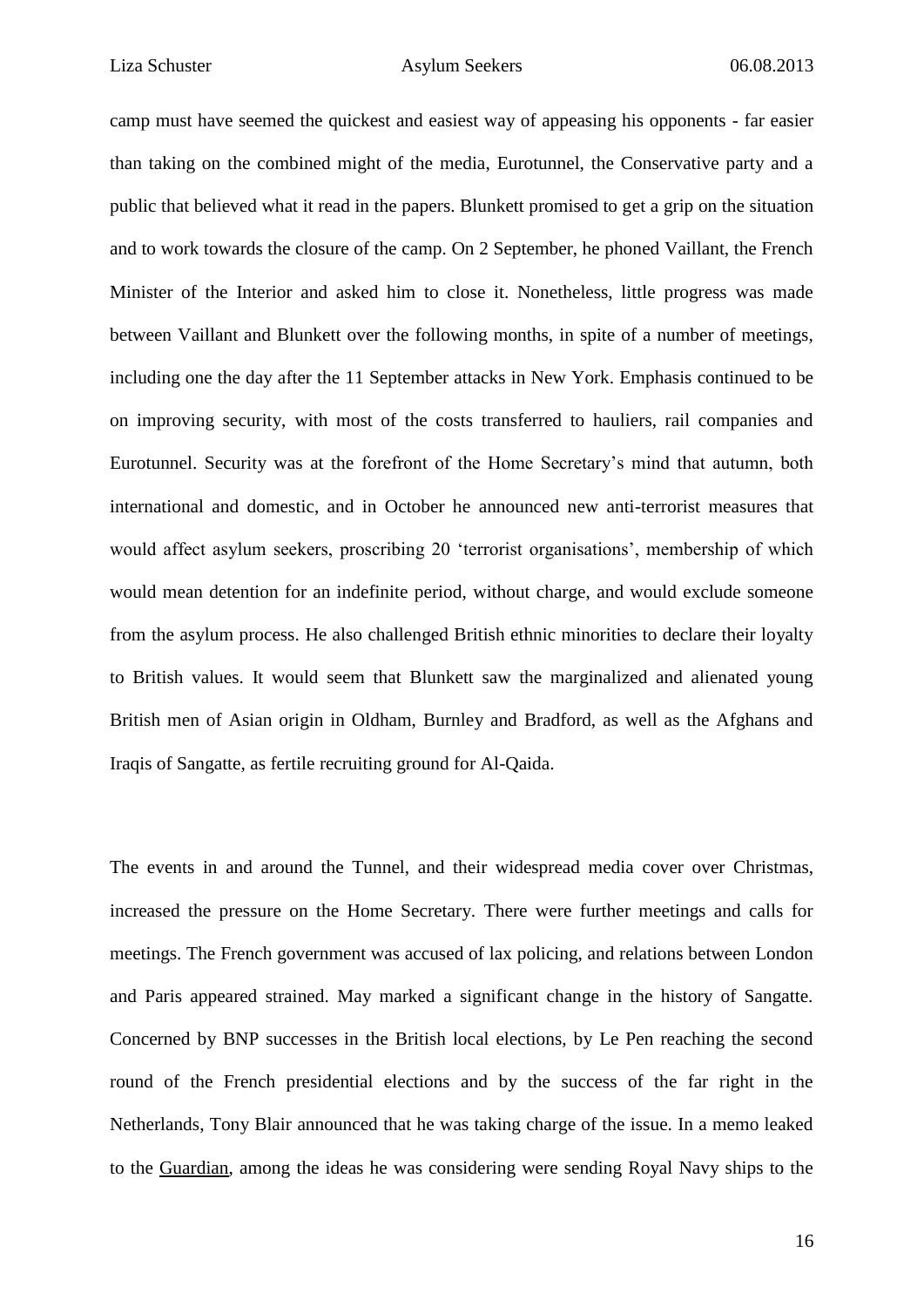Mediterranean to stop boatloads of 'illegal immigrants', using the RAF to deport failed asylum applicants, and tying aid for developing countries to their willingness to take back their citizens. The result of the shock to the French political system caused by Le Pen's success and the increased pressure from London, as well as a desire to deal with Sangatte 'which had become a festering sore', made Sarkozy, the new Minister of the Interior, somewhat more amenable to British demands.

#### **French tales**

The frenzy in the press over Sangatte across the Channel had not gone unremarked in France, although the majority view seemed to be that the problem was Britain's and that the solution had to be a British one, i.e. Britain should bring its treatment of asylum seekers into line with the rest of Europe by making conditions less attractive. The camp was a response to the visible needs of people who had been sleeping on the beach and park benches in Calais and the surrounding villages, as well as a way of maintaining some control. With the camp open, people were less visible and, from the perspective of the French police, less of a threat to public order. This view was not shared by successive mayors of the small town of Sangatte (conservative and socialist), who had called for the camp to be closed, usually after outbreaks of violence there. Certainly, some of the local population also wanted it closed and took to the streets on at least one occasion. However, for the French authorities in Calais and Paris, there was for a long time no question of closing it down.

The deputy mayor of Calais said closing the refugee camp would have no effect on stopping illegal immigration into Britain: 'Calais has become a natural and inevitable crossing point. The problem is a political problem. France and Britain are passing the buck' (BBC News Online 6.9.01). It may be that his view was coloured by a preference for keeping the residents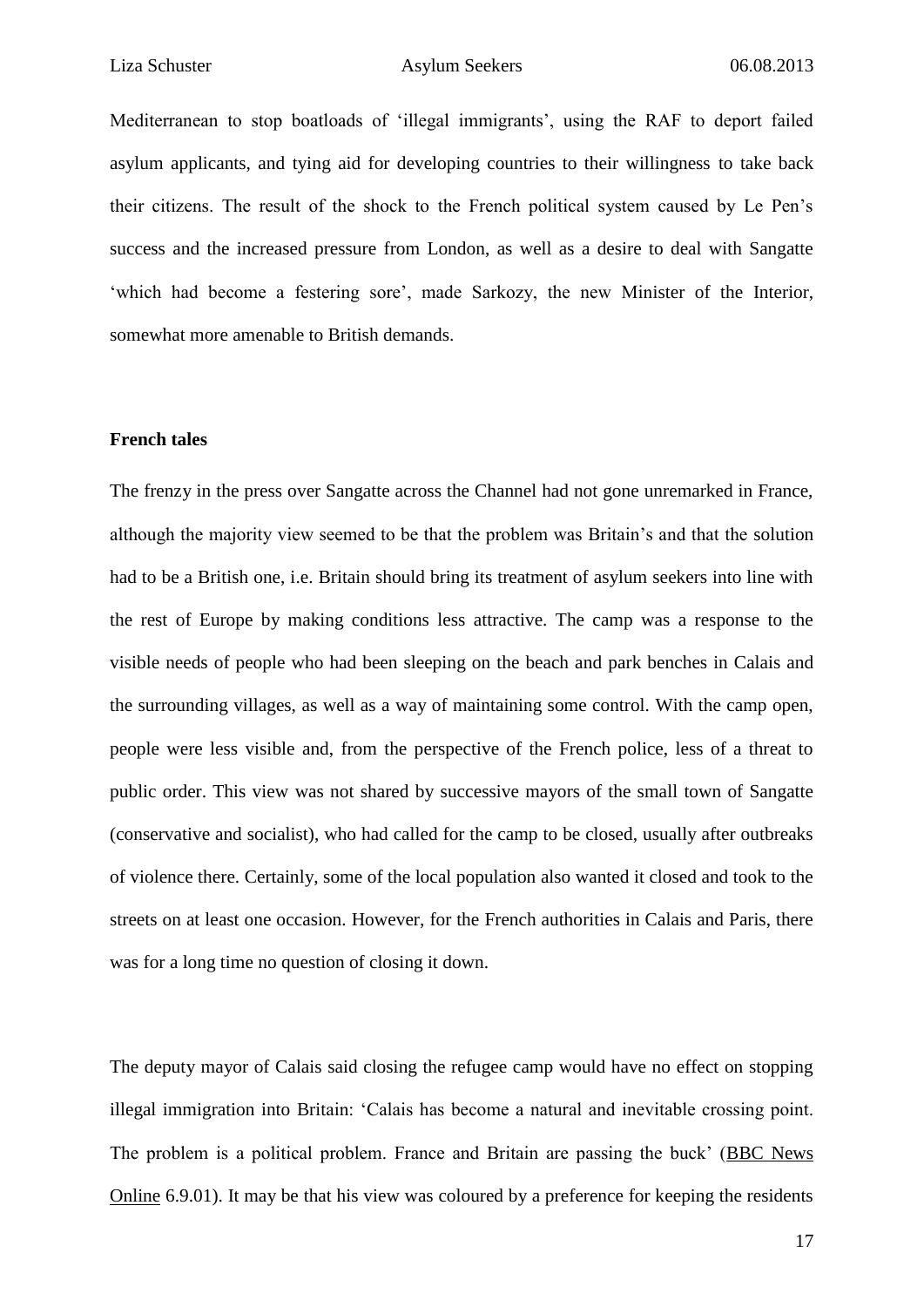of the camp within the jurisdiction of his colleague at Sangatte, rather than on the streets of Calais. There were also differences before the 2002 French presidential elections between Daniel Vaillant at the Ministry of the Interior and Elisabeth Guigou at the Ministry of Labour and Social Affairs. They agreed that Sangatte was a necessary evil and should not close, but Guigou wanted to relieve the pressure on the camp, which by that stage had become squalid and unmanageable, by opening others, suggesting one at Bailleul, 40km from Dunkirk. According to Vaillant, the suggestion was 'inopportune', and according to the Home Office 'unhelpful' – unsurprisingly since it came just as Blunkett was publicly engaged in negotiations with Vaillant to close the camp. Although assurances were given that a second centre would not open, Guigou got her way in December 2001 and opened a smaller centre for families at Cayeux-sur-Mer in the Somme.

Vaillant was reluctant to close the camp because it would send people back on the streets of Calais since they wanted to go to Britain whether or not there was somewhere in France where they could shelter temporarily. The French perspective on Sangatte was changed by the presidential elections, when the voters of the Boulogne-Calais region punished the Socialists by putting Jean-Marie Le Pen ahead of Lionel Jospin. The Front National and the press had taken up the issue of Sangatte, especially after a number of people were injured in violent incidents, which the CRS (the French riot police) were sent to the camp to deal with. Le Pen had raised the issue in February, promising to use the French navy to deport the residents of the Sangatte camp (Le Monde 19.2.02); preparing for the general election in June, the National Front's general secretary and candidate for the area, had promised to make Sangatte a national issue for his party. The successes of the far right across Europe concentrated minds. The responses of the two governments were the traditional ones  $-$  a shift to the right and the acceptance of some elements of the far right agenda. Both the British and the new French

18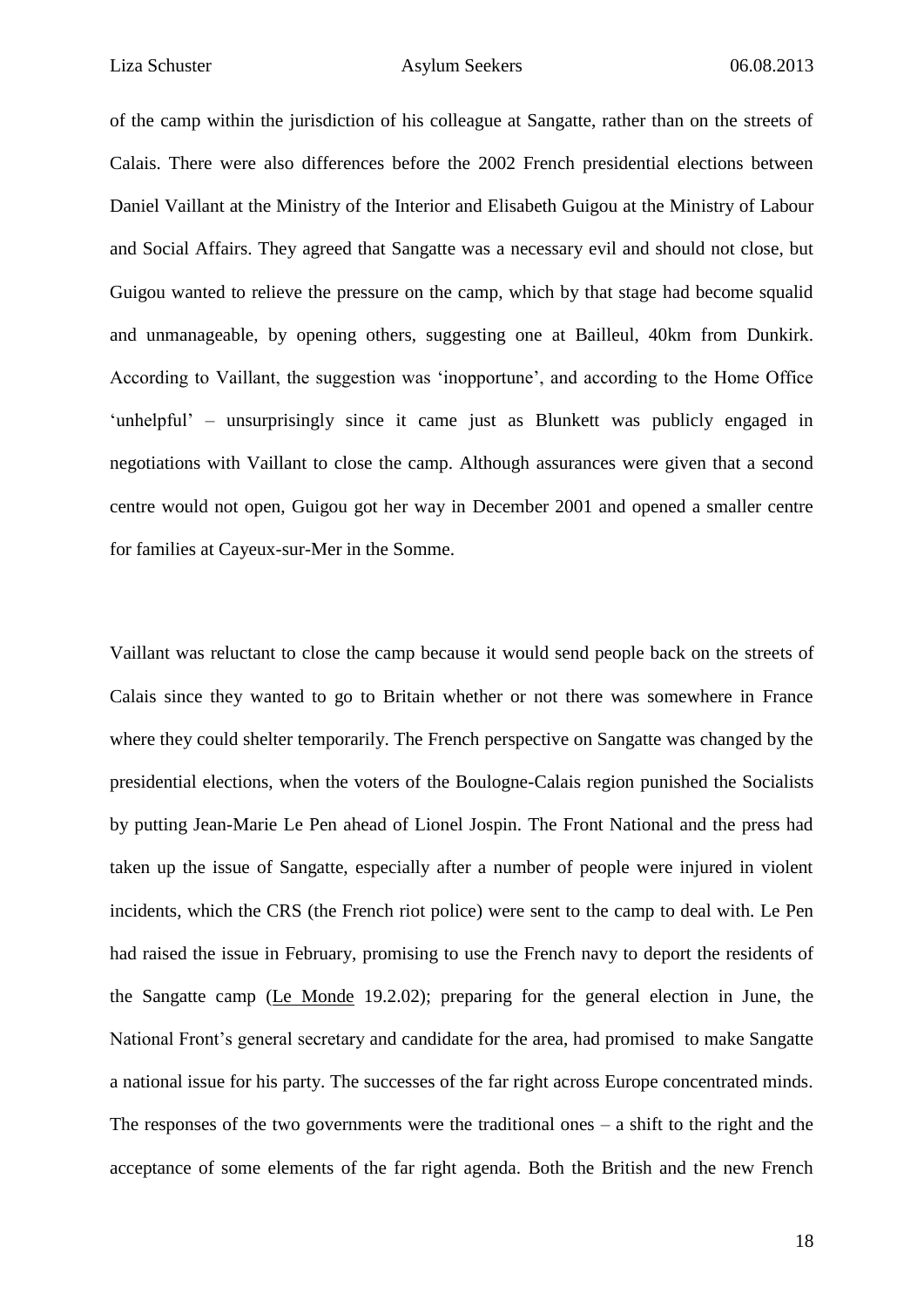governments decided that the far right could only be fought by responding to the electorate's fears in relation to immigration. However, rather than allay fears by initiating factual discussion, the reaction was to come down quick and hard on undocumented migrants and asylum seekers and to press for the removal of Sangatte – a visible symbol of policy failure on both sides of the Channel.

Very soon after hardliner Nikolas Sarkozy took over as Minister of the Interior, he visited Sangatte. His first reaction was that the shutting of the camp would cause more problems than it would solve in the Calais area and that 'Britain must shoulder some of the responsibility for the situation. Immigrants were drawn to Britain by the promise of work and more lax identity rules' (Telegraph 24.5.02). As with Blunkett, after taking office he quickly changed his mind. When Blunkett proposed deporting people with a failed asylum claim back to safe countries of origin or, where that was not possible, back to the last safe third country from which they had entered Britain – a proposal which would mean returning hundreds, possibly thousands of people to France, Sarkozy's response was: 'Raising the question of carrying out (expulsions) should not be taboo in a state governed by law. We must go forward. When the decision to expel is taken in a country, it must be valid in all the countries of the EU' (BBC News Online 30.5.02). If the proposal became effective across the EU, obviously France would be able to return people to Spain or Italy. The shared views between the two men made a resolution of the Sangatte situation possible.

#### **A never-ending story**

When, in May 2002, the French government first agreed that it would work towards the closure of the camp, it was apparent that the British government would have to make some concessions, and it was clear that this would involve taking some of its residents. The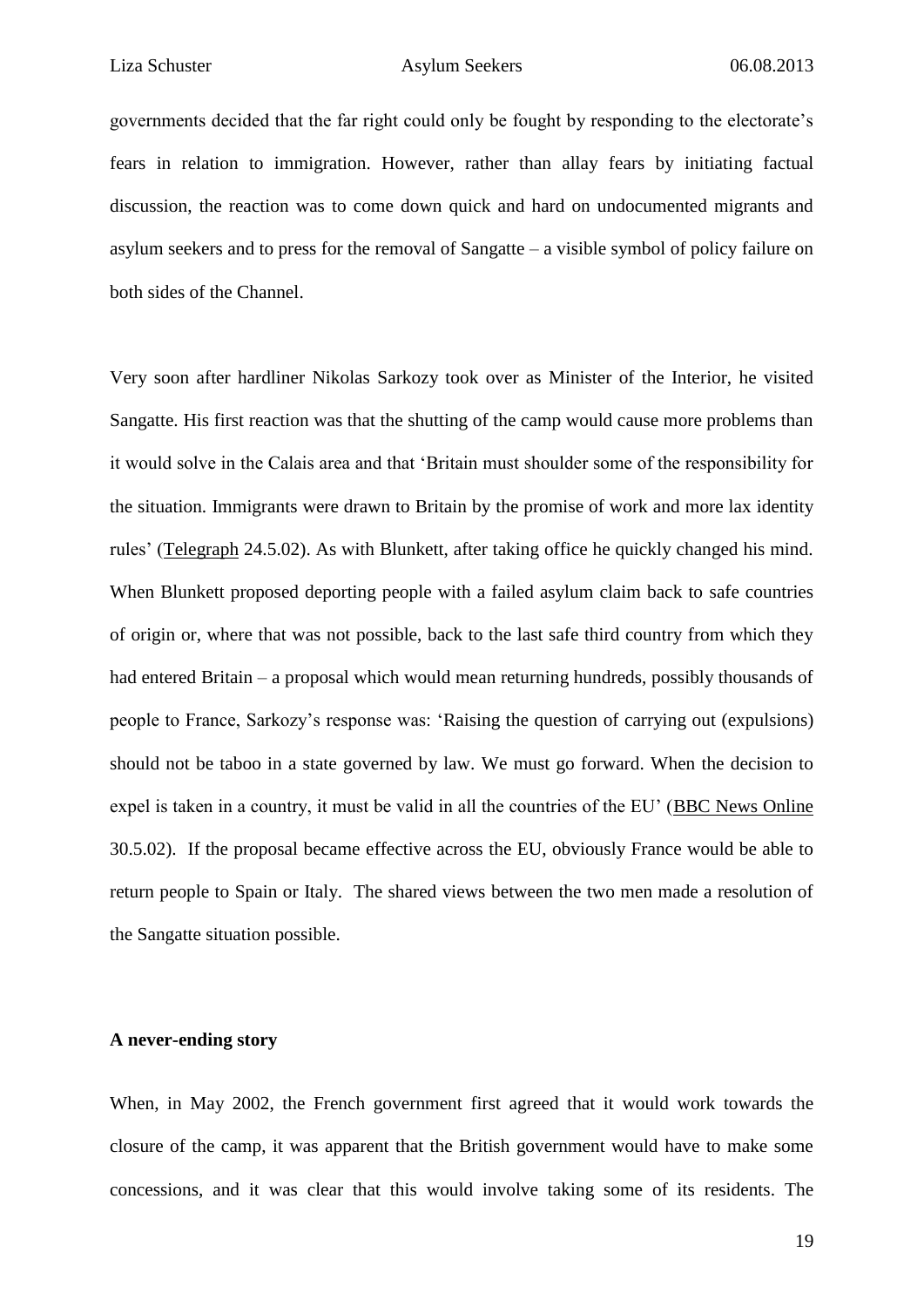question was how many and under what conditions - what would the trade-offs be. The Conservative leader, Duncan Smith, immediately asserted in the Daily Mail (24.5.02) that Tony Blair's government would be showing disastrous weakness if it made a deal with France that allowed any of the 1,300 refugees to set foot in Britain in return for closure. The government immediately denied that this was part of the plan. The following month, at the European Summit in Seville, asylum was top of the agenda, but Blair's proposals to make aid for developing countries conditional on cooperation against people smuggling was defeated by other European leaders who argued that the proposals undermined the EU's principles on aid-giving.

Negotiations for the closure of Sangatte were proceeding slowly, with France insisting that Britain take steps to reduce the attraction of Britain to undocumented migrants, including asylum seekers. Otherwise, Calais would find itself in the same situation as in 1999, but with more people on the streets. In July 2002, Blunkett abolished the right to work for asylum seekers, promised to publish a consultation document on identity cards, and to push through the new asylum legislation contained in the Nationality, Immigration and Asylum Bill, and announced that Exceptional Leave to Remain would no longer be routinely granted to people from Afghanistan. All these measures were welcomed by Sarkozy, since they contributed to the dismantling of Britain's image as a 'soft option' for asylum seekers, and would, it was hoped, mean an end to people gathering in the Calais area. Finally, in September a date was set for the closure of the camp. It was agreed that its residents would immediately be registered; that from 15 November no more new arrivals would be accepted; and that by March 2003 the camp would be closed. The United Nations High Commission for Refugees and the International Organisation for Migration would play an advisory role and 'voluntary'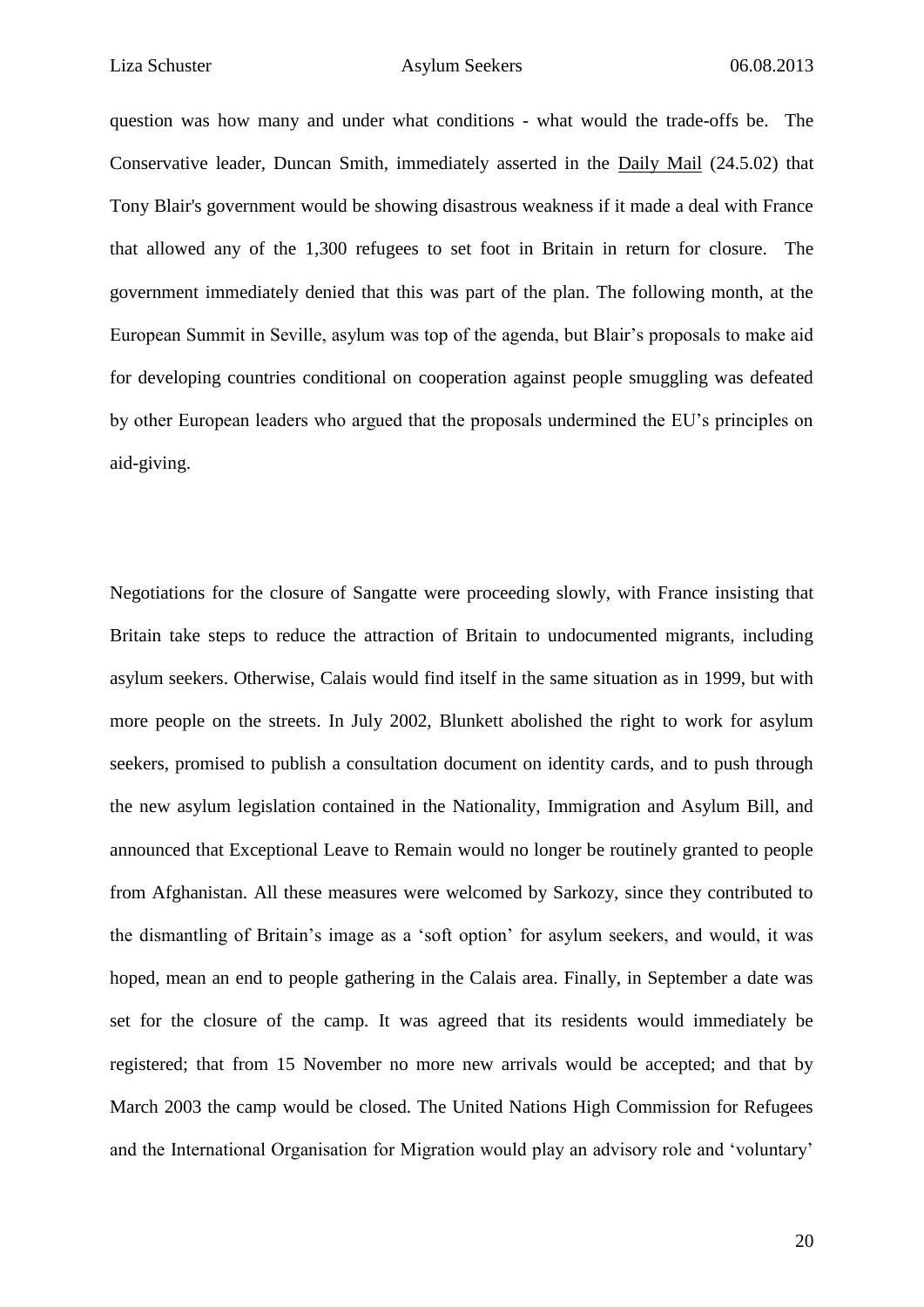returns would be facilitated, with France offering  $\epsilon$ 2,000 to those who agreed to go back, but where necessary and possible there would also be forced returns.

At the beginning of November, in a last-minute display of sabre rattling, Blair claimed that a series of defeats inflicted on the Nationality, Immigration and Asylum Bill in the House of Lords on human rights grounds jeopardised the closure of Sangatte. However, the next day Sarkozy decided to close the camp to new arrivals ten days early. It immediately became clear that the closure would resolve nothing. Within three days, faced with dozens of people wandering the streets without food or shelter, the mayor of Calais was asking for the camp to be reopened. Local humanitarian groups opened a school to accommodate some of them, while about thirty others sought shelter in the local railway station. A church was occupied by a large number of new arrivals, mostly Iraqi, supported by local campaign groups. Finally, on the 2 December, the two governments announced that of the 1,600 people then present in the camp, 1,200 would be allowed to travel to Britain. 1,000 Iraqis would be granted 4 year residence permits and 200 Afghans would be allowed to join their relatives. France would process the claims of the remaining 400 as well as any of the other 3,000 who have been registered at the camp but gone elsewehere. Blunkett explained that the Iraqis were being given work permits and permission to stay so that they would not apply for asylum and become a burden on taxpayers. The irony is that most asylum seekers in Britain, especially now that the right to work in Britain has been abolished for them, would like just that: the security of knowing that they are safe for four years and have the right to work and care for their families rather than be separated from their communities in inadequate housing and be dependent on 70% of income support.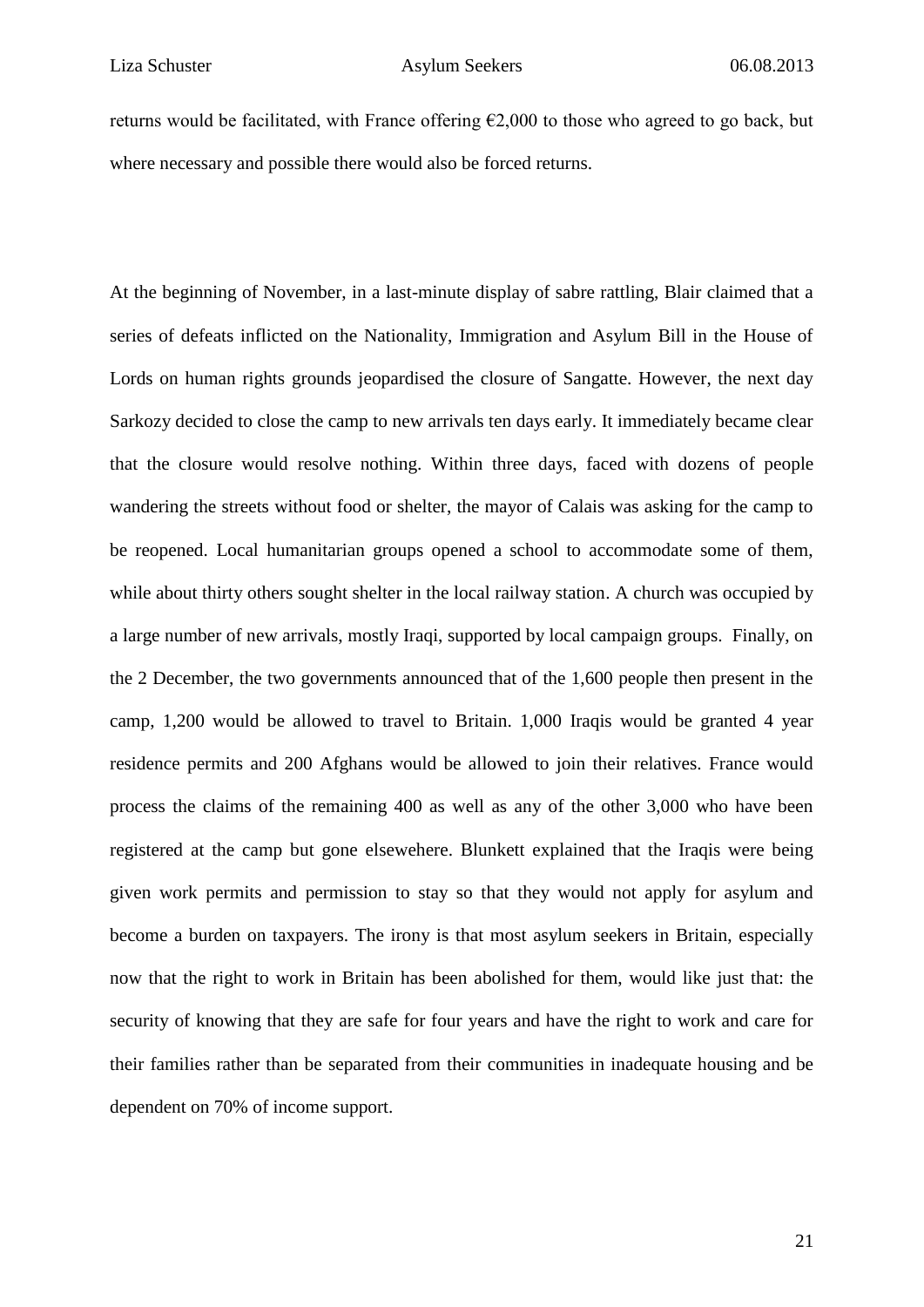The reaction to the closure of the camp was mixed. While it clearly represented a victory for Eurotunnel, the Freight Transport Association was more muted, saying that whilst the closure of Sangatte would clearly not solve the problem, it would dilute the concentration of people and criminals intent on illegal activity to the endangerment, inconvenience and cost of the UK international transport industry. The Road Haulage Association was dismissive of the closure, arguing that it could only be part of the solution and that only by achieving complete and total security of the port and the surrounding environs of Calais could the problem be solved. Certainly total security is what the different interests in Calais are striving for – by June 2002 the French railwayshad invested €7.5m at Fréthun, the Port of Calais had upgraded security at a cost of €6.1m for installation and €3m per year running costs; Eurotunnel had spent £3m on fencing and CCTV cameras and £3m per year on extra security guards. For the carriers, more important than the closure of Sangatte was the decision by the court of appeal that fining international hauliers transporting stowaways through no fault of their own was incompatible with the European Convention on Human Rights and the news that international hauliers who still had outstanding penalties would have their fines dropped. The tabloids focused on the concessions that had been made, and reported that it was a victory for the French, who according to the Daily Mail were 'gloating' over the 'shaming defeat' inflicted on Britain. Having fought for the closure of Sangatte for more than two years, the Conservatives were not pleased with the concessions made by the government. The announcement of the deal in the House of Commons was greeted with cries of 'disgrace' from the opposition benches and the shadow Home Secretary, Oliver Letwin, said that giving 1,200 more migrants free access to the British job market was a 'high price to pay' for a deal that would do little to ease the asylum crisis.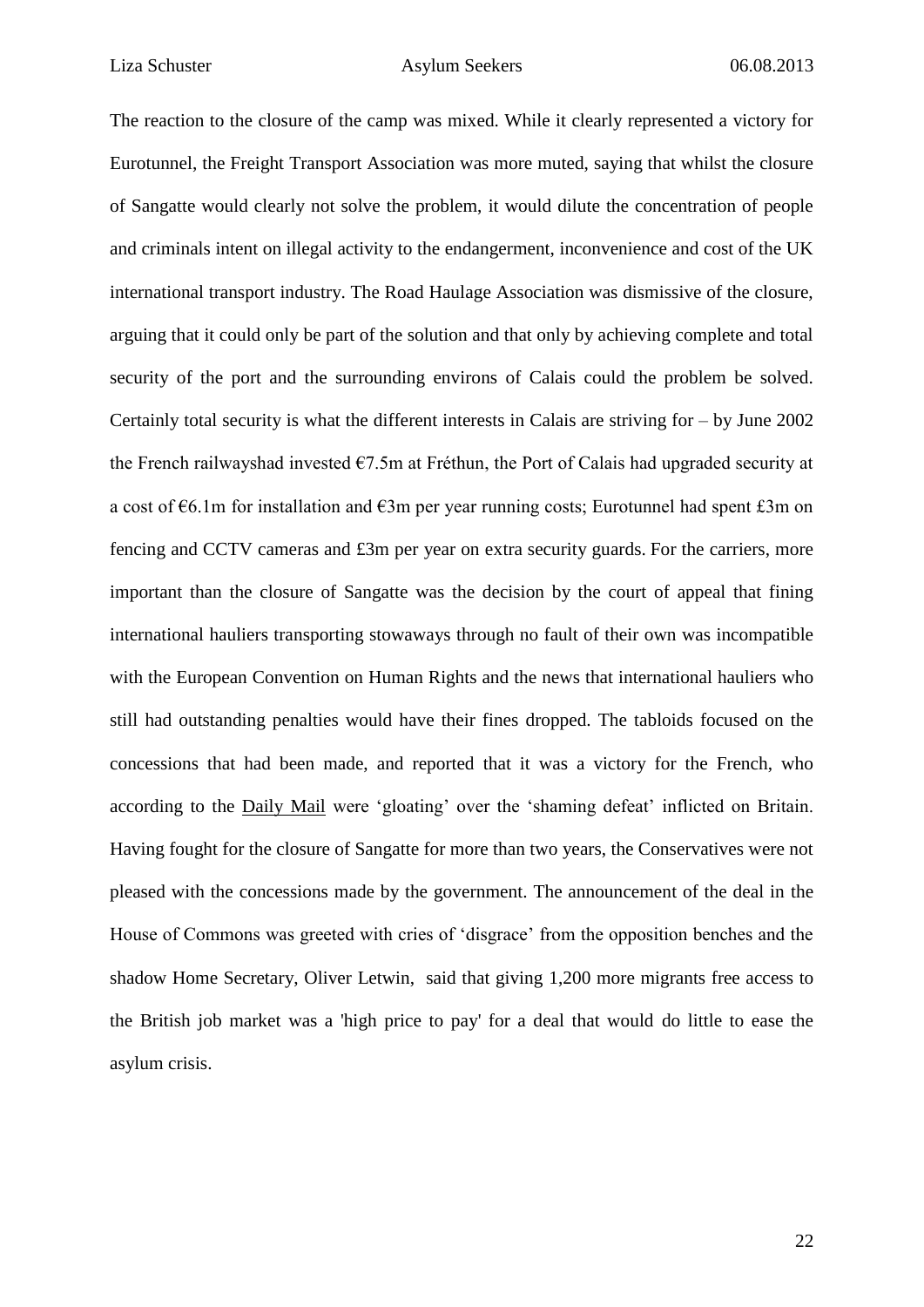For the government, the closure of Sangatte is an empty victory. Ministers are clear that it will have little or no impact on people trying to cross the Channel. Policy remains focused on tightening entry controls and making Britain as unattractive as possible to asylum seekers and undocumented migrants. On the 8 December 2002, the Nationality, Immigration and Asylum Act 2002 increased the carriers' liability fines to £4,000 per stowaway, providing a further incentive for carriers to make sure they are not carrying anyone into Britain. From 2 January 2003, asylum seekers who do not apply immediately at the port are not entitled to any support. The Nationality, Immigration and Asylum Act 2002 also reintroduces the White List of countries in which it is claimed there is no generalised risk of persecution that the Labour government had abolished on taking power in 1997 and curtails even further the right of appeal.

In France generally, and in Sangatte in particular, there was relief that the issue had been dealt with, but concerns were expressed 'by the authorities in Calais that closure was likely to lead to the return of the asylum seekers to the streets of Calais' (House of Lords EU Committee, 5.11.02). The press generally approved of the way Sarkozy had handled the deal. Libération commented 'He has succeeded in turning a rotten dossier into a winning ticket. Nicolas owes our neighbours across the Channel a big thank you'. Figaro ran the headline: 'Sarkozy savours his victory'. However, Le Monde pointed out that dozens of newly arrived migrants were already gathering at the soup kitchen of the charity Belle Etoile, before seeking somewhere to sleep in the barns in the surrounding countryside, out of sight of the 700 CRS and gendarmes stationed around Calais.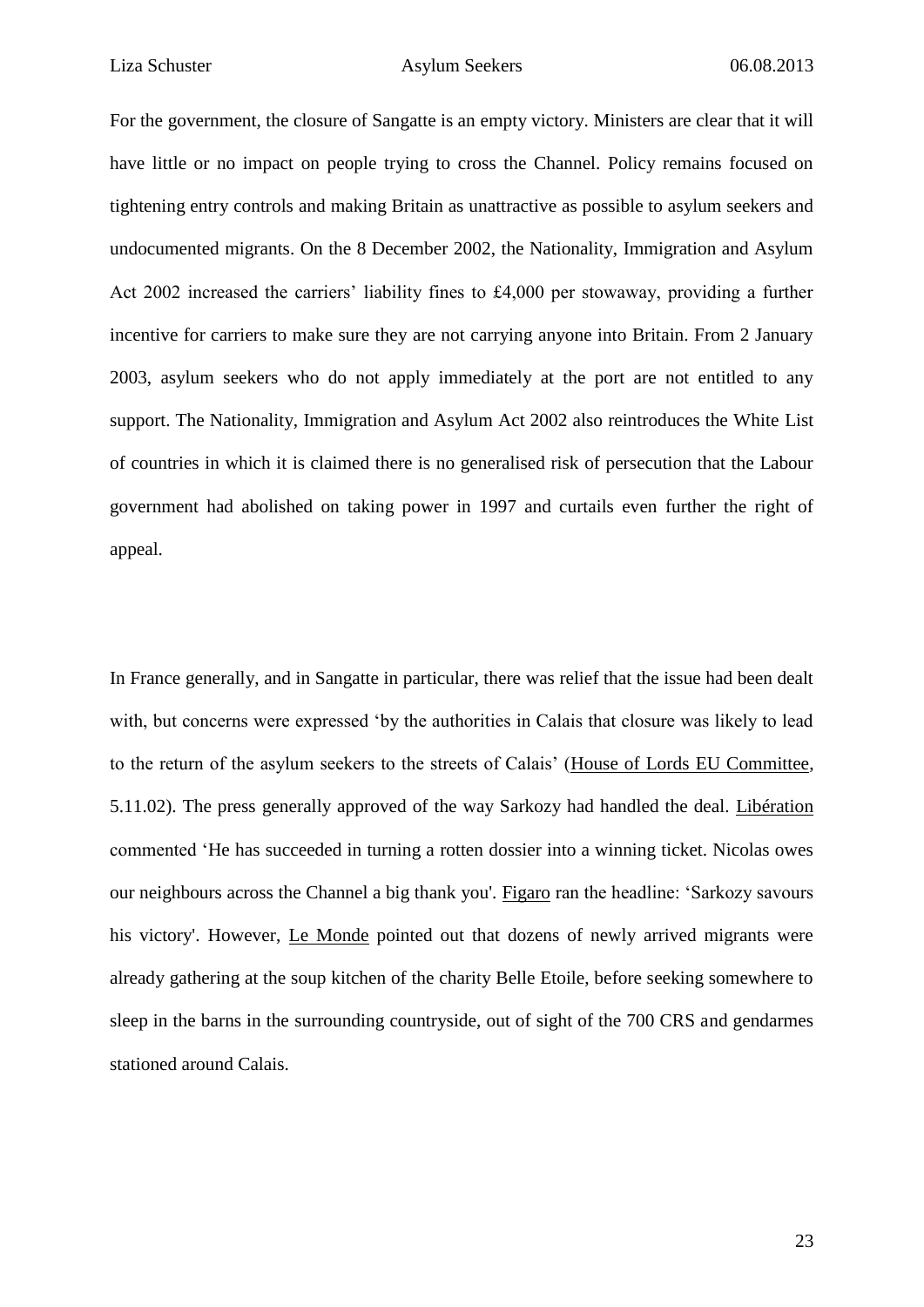#### **The Pilgrims' tales**

And what of those who make the pilgrimage to Britain via France? Ten days after Blunkett and Sarkozy made the final arrangements for the closure of the camp, twelve men and women were found sealed inside a container truck at Folkestone. They survived the attempt to cross the Channel. In February 2003, a young Iraqi was crushed to death by a heavy goods vehicle in ferry port at Calais. People will always have preferences about where they want to go and will seek to realise those preferences, sometimes at great cost. A continuing difficulty with the old Dublin Convention and with the revised version Dublin II is that it ignores the wishes of asylum applicants. In that, it reflects the views of members states such as Britain. For a variety of reasons (family, friends, language), Britain continues to be the destination of choice for some asylum seekers and although security has been stepped up, people still manage to cross the Channel. Closing the camp at Sangatte was only a temporary solution to a deeper underlying problem caused by the failure of British and French asylum policy.

The Sangatte 'crisis' came about because of the coincidence of interests between the cross-Channel carriers, the Conservative Party and the media. The government accepted that there was a 'crisis' and accepted the solution proposed by those parties, i.e. the closure of the camp and increased security at the port, Tunnel and terminals. The government also understood that Sangatte was only one element of the larger migration challenge it faced. The Nationality, Immigration and Asylum Act 2002 attempts to address the failure of British asylum and immigration policy more broadly. However, since these measures misdiagnose the problem as one of numbers and fail to take account of the reasons why people choose a particular destination, it is unlikely that they will lead to a decrease in the number of people trying to enter Britain through the Channel and other ports, though they will make life more difficult for them. Given that the largest number of applicants in 2002 came from Iraq, followed by